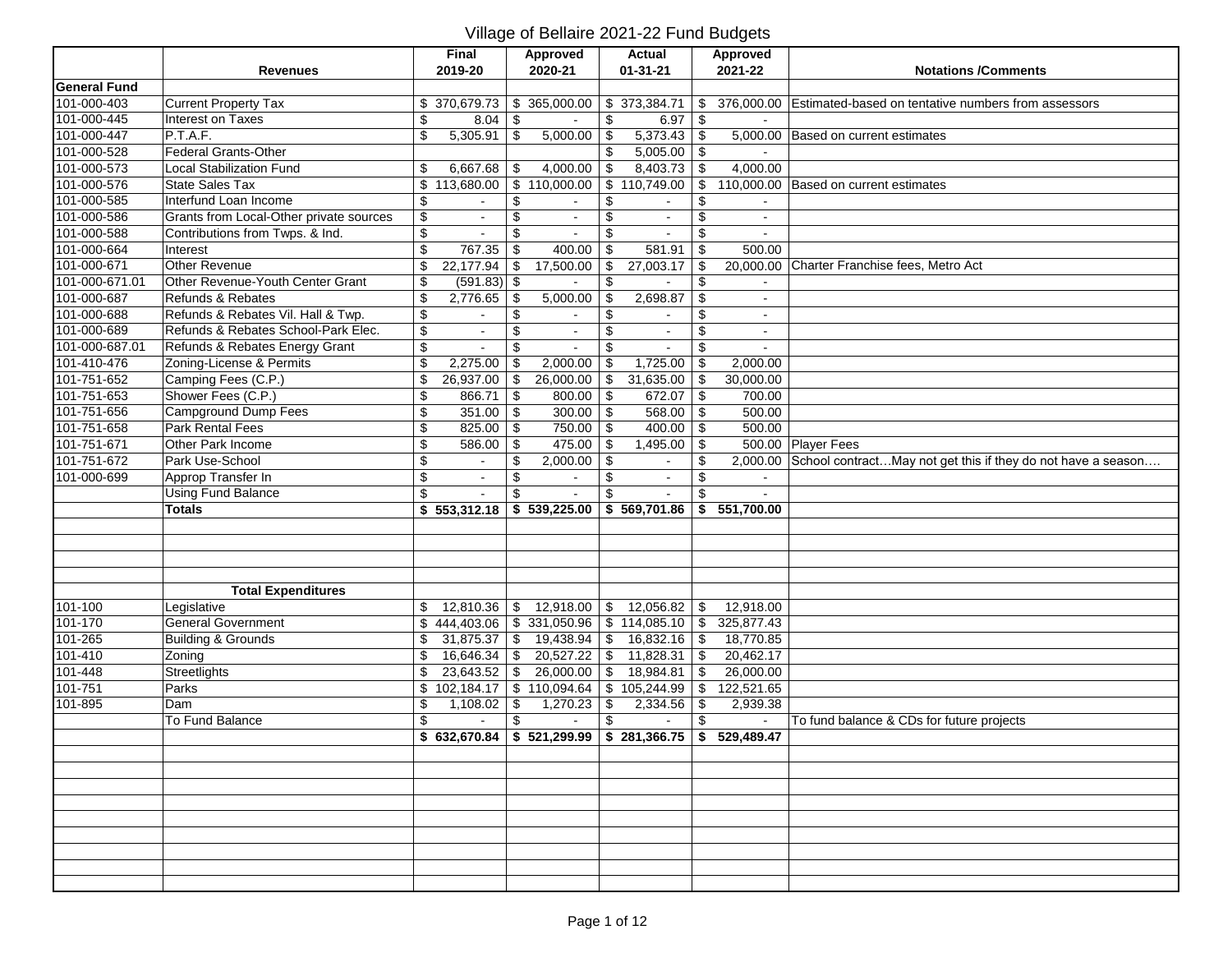| 2019-20<br>2020-21<br>$01 - 31 - 21$<br>2021-22<br>Legislative<br><b>Expenditures</b><br><b>Notations /Comments</b><br>101-100-702<br>12,000.00<br>12,000.00<br>Wages<br>\$<br>11,900.00<br>\$<br>11,200.00<br>\$<br>\$<br><b>Employers Social Security</b><br>101-100-715<br>\$<br>918.00<br>\$<br>856.82<br>\$<br>910.36<br>\$<br>918.00<br>101-100-727<br><b>Office Supplies</b><br>\$<br>\$<br>\$<br>\$<br>\$<br>$\overline{\mathcal{G}}$<br>101-100-860<br>Travel & Transportation<br>\$<br>\$<br>$\mathbf{r}$<br>$\overline{\mathcal{S}}$<br>101-100-870<br><b>Education &amp; Training</b><br>\$<br>\$<br>\$<br>$\omega$<br>$\blacksquare$<br>$\blacksquare$<br>$\sim$<br>Printing & Publishing<br>$\overline{\mathcal{S}}$<br>101-100-900<br>\$<br>\$<br>\$<br>$\bullet$<br>$\sim$<br>$\blacksquare$<br>$\overline{\mathcal{L}}$<br>\$<br>101-100-956<br>\$<br>Misc. Expense<br>\$<br>\$<br><b>Totals</b><br>\$<br>12,810.36<br>\$<br>12,918.00<br>\$<br>12,056.82<br>12,918.00<br><b>General Government</b><br>101-170-702<br>52,009.31<br>59,012.51<br>58,456.42<br>\$<br>44,136.55<br>\$<br>Wages<br>\$<br>\$<br>$\overline{\mathcal{S}}$<br>$\sqrt{3}$<br>101-170-702.02<br>Wages-Banners, Flags, Décor<br>2,568.21<br>2,105.31<br>\$<br>3,139.45<br>3,243.07<br>l \$<br>\$<br>$\overline{\$}$<br>101-170-715<br><b>Employers Social Security</b><br>6,700.18<br>4,632.98<br>\$<br>5,537.53<br>4,226.81<br>-\$<br>Employees F.B. (BCBS, STD)<br>$\overline{\mathcal{L}}$<br>$\overline{\$}$<br>$\overline{\$}$<br>101-170-719<br>46,645.94<br>\$<br>36,767.19<br>24,996.78<br>29,525.80<br>101-170-720<br>$\overline{\mathcal{L}}$<br>Holiday Pay<br>1,935.76<br>-\$<br>\$<br>\$<br>101-170-721<br>Personal Time<br>$\overline{\mathcal{E}}$<br>\$<br>\$<br>614.09<br>\$<br>$\blacksquare$<br>$\bullet$<br>$\sim$<br>$\overline{\mathcal{S}}$<br>101-170-722<br>Paid Leave<br>\$<br>\$<br>1,816.90<br>-\$<br>$\blacksquare$<br>101-170-723<br>Unemployment & Workman's Comp<br>\$<br>399.55<br>561.53<br>\$<br>600.00<br>\$<br>\$<br>600.00<br>101-170-727<br>$\overline{\mathcal{S}}$<br>655.58<br><b>Office Supplies</b><br>700.00<br>\$<br>716.73<br>\$<br>700.00 Paper, pens, ink cartridges, envelopes, etc<br>-\$<br>\$<br>101-170-730<br>1,113.25<br>\$<br>1,200.00<br>\$<br>\$<br>1,200.00 Mail EVIP Notices; Permit Fees (215); Box fees (70)<br>Postage<br>1,019.00<br>Internet 1680/antivirus/DOT/BSA 1740/Server 3500/color<br>11,500.00 printer/website \$1819.50<br>\$<br>101-170-740<br><b>Operating Expenses</b><br>4,593.20<br>-\$<br>9,500.00<br>3,994.00<br>\$<br>\$ |             |                   |                          | <b>Final</b> | Approved | <b>Actual</b> |                           | Approved |  |
|-----------------------------------------------------------------------------------------------------------------------------------------------------------------------------------------------------------------------------------------------------------------------------------------------------------------------------------------------------------------------------------------------------------------------------------------------------------------------------------------------------------------------------------------------------------------------------------------------------------------------------------------------------------------------------------------------------------------------------------------------------------------------------------------------------------------------------------------------------------------------------------------------------------------------------------------------------------------------------------------------------------------------------------------------------------------------------------------------------------------------------------------------------------------------------------------------------------------------------------------------------------------------------------------------------------------------------------------------------------------------------------------------------------------------------------------------------------------------------------------------------------------------------------------------------------------------------------------------------------------------------------------------------------------------------------------------------------------------------------------------------------------------------------------------------------------------------------------------------------------------------------------------------------------------------------------------------------------------------------------------------------------------------------------------------------------------------------------------------------------------------------------------------------------------------------------------------------------------------------------------------------------------------------------------------------------------------------------------------------------------------------------------------------------------------------------------------------------------------------------------------------------------------------------------------------------------------------------------------|-------------|-------------------|--------------------------|--------------|----------|---------------|---------------------------|----------|--|
|                                                                                                                                                                                                                                                                                                                                                                                                                                                                                                                                                                                                                                                                                                                                                                                                                                                                                                                                                                                                                                                                                                                                                                                                                                                                                                                                                                                                                                                                                                                                                                                                                                                                                                                                                                                                                                                                                                                                                                                                                                                                                                                                                                                                                                                                                                                                                                                                                                                                                                                                                                                                     |             |                   |                          |              |          |               |                           |          |  |
|                                                                                                                                                                                                                                                                                                                                                                                                                                                                                                                                                                                                                                                                                                                                                                                                                                                                                                                                                                                                                                                                                                                                                                                                                                                                                                                                                                                                                                                                                                                                                                                                                                                                                                                                                                                                                                                                                                                                                                                                                                                                                                                                                                                                                                                                                                                                                                                                                                                                                                                                                                                                     |             |                   |                          |              |          |               |                           |          |  |
|                                                                                                                                                                                                                                                                                                                                                                                                                                                                                                                                                                                                                                                                                                                                                                                                                                                                                                                                                                                                                                                                                                                                                                                                                                                                                                                                                                                                                                                                                                                                                                                                                                                                                                                                                                                                                                                                                                                                                                                                                                                                                                                                                                                                                                                                                                                                                                                                                                                                                                                                                                                                     |             |                   |                          |              |          |               |                           |          |  |
|                                                                                                                                                                                                                                                                                                                                                                                                                                                                                                                                                                                                                                                                                                                                                                                                                                                                                                                                                                                                                                                                                                                                                                                                                                                                                                                                                                                                                                                                                                                                                                                                                                                                                                                                                                                                                                                                                                                                                                                                                                                                                                                                                                                                                                                                                                                                                                                                                                                                                                                                                                                                     |             |                   |                          |              |          |               |                           |          |  |
|                                                                                                                                                                                                                                                                                                                                                                                                                                                                                                                                                                                                                                                                                                                                                                                                                                                                                                                                                                                                                                                                                                                                                                                                                                                                                                                                                                                                                                                                                                                                                                                                                                                                                                                                                                                                                                                                                                                                                                                                                                                                                                                                                                                                                                                                                                                                                                                                                                                                                                                                                                                                     |             |                   |                          |              |          |               |                           |          |  |
|                                                                                                                                                                                                                                                                                                                                                                                                                                                                                                                                                                                                                                                                                                                                                                                                                                                                                                                                                                                                                                                                                                                                                                                                                                                                                                                                                                                                                                                                                                                                                                                                                                                                                                                                                                                                                                                                                                                                                                                                                                                                                                                                                                                                                                                                                                                                                                                                                                                                                                                                                                                                     |             |                   |                          |              |          |               |                           |          |  |
|                                                                                                                                                                                                                                                                                                                                                                                                                                                                                                                                                                                                                                                                                                                                                                                                                                                                                                                                                                                                                                                                                                                                                                                                                                                                                                                                                                                                                                                                                                                                                                                                                                                                                                                                                                                                                                                                                                                                                                                                                                                                                                                                                                                                                                                                                                                                                                                                                                                                                                                                                                                                     |             |                   |                          |              |          |               |                           |          |  |
|                                                                                                                                                                                                                                                                                                                                                                                                                                                                                                                                                                                                                                                                                                                                                                                                                                                                                                                                                                                                                                                                                                                                                                                                                                                                                                                                                                                                                                                                                                                                                                                                                                                                                                                                                                                                                                                                                                                                                                                                                                                                                                                                                                                                                                                                                                                                                                                                                                                                                                                                                                                                     |             |                   |                          |              |          |               |                           |          |  |
|                                                                                                                                                                                                                                                                                                                                                                                                                                                                                                                                                                                                                                                                                                                                                                                                                                                                                                                                                                                                                                                                                                                                                                                                                                                                                                                                                                                                                                                                                                                                                                                                                                                                                                                                                                                                                                                                                                                                                                                                                                                                                                                                                                                                                                                                                                                                                                                                                                                                                                                                                                                                     |             |                   |                          |              |          |               |                           |          |  |
|                                                                                                                                                                                                                                                                                                                                                                                                                                                                                                                                                                                                                                                                                                                                                                                                                                                                                                                                                                                                                                                                                                                                                                                                                                                                                                                                                                                                                                                                                                                                                                                                                                                                                                                                                                                                                                                                                                                                                                                                                                                                                                                                                                                                                                                                                                                                                                                                                                                                                                                                                                                                     |             |                   |                          |              |          |               |                           |          |  |
|                                                                                                                                                                                                                                                                                                                                                                                                                                                                                                                                                                                                                                                                                                                                                                                                                                                                                                                                                                                                                                                                                                                                                                                                                                                                                                                                                                                                                                                                                                                                                                                                                                                                                                                                                                                                                                                                                                                                                                                                                                                                                                                                                                                                                                                                                                                                                                                                                                                                                                                                                                                                     |             |                   |                          |              |          |               |                           |          |  |
|                                                                                                                                                                                                                                                                                                                                                                                                                                                                                                                                                                                                                                                                                                                                                                                                                                                                                                                                                                                                                                                                                                                                                                                                                                                                                                                                                                                                                                                                                                                                                                                                                                                                                                                                                                                                                                                                                                                                                                                                                                                                                                                                                                                                                                                                                                                                                                                                                                                                                                                                                                                                     |             |                   |                          |              |          |               |                           |          |  |
|                                                                                                                                                                                                                                                                                                                                                                                                                                                                                                                                                                                                                                                                                                                                                                                                                                                                                                                                                                                                                                                                                                                                                                                                                                                                                                                                                                                                                                                                                                                                                                                                                                                                                                                                                                                                                                                                                                                                                                                                                                                                                                                                                                                                                                                                                                                                                                                                                                                                                                                                                                                                     |             |                   |                          |              |          |               |                           |          |  |
|                                                                                                                                                                                                                                                                                                                                                                                                                                                                                                                                                                                                                                                                                                                                                                                                                                                                                                                                                                                                                                                                                                                                                                                                                                                                                                                                                                                                                                                                                                                                                                                                                                                                                                                                                                                                                                                                                                                                                                                                                                                                                                                                                                                                                                                                                                                                                                                                                                                                                                                                                                                                     |             |                   |                          |              |          |               |                           |          |  |
|                                                                                                                                                                                                                                                                                                                                                                                                                                                                                                                                                                                                                                                                                                                                                                                                                                                                                                                                                                                                                                                                                                                                                                                                                                                                                                                                                                                                                                                                                                                                                                                                                                                                                                                                                                                                                                                                                                                                                                                                                                                                                                                                                                                                                                                                                                                                                                                                                                                                                                                                                                                                     |             |                   |                          |              |          |               |                           |          |  |
|                                                                                                                                                                                                                                                                                                                                                                                                                                                                                                                                                                                                                                                                                                                                                                                                                                                                                                                                                                                                                                                                                                                                                                                                                                                                                                                                                                                                                                                                                                                                                                                                                                                                                                                                                                                                                                                                                                                                                                                                                                                                                                                                                                                                                                                                                                                                                                                                                                                                                                                                                                                                     |             |                   |                          |              |          |               |                           |          |  |
|                                                                                                                                                                                                                                                                                                                                                                                                                                                                                                                                                                                                                                                                                                                                                                                                                                                                                                                                                                                                                                                                                                                                                                                                                                                                                                                                                                                                                                                                                                                                                                                                                                                                                                                                                                                                                                                                                                                                                                                                                                                                                                                                                                                                                                                                                                                                                                                                                                                                                                                                                                                                     |             |                   |                          |              |          |               |                           |          |  |
|                                                                                                                                                                                                                                                                                                                                                                                                                                                                                                                                                                                                                                                                                                                                                                                                                                                                                                                                                                                                                                                                                                                                                                                                                                                                                                                                                                                                                                                                                                                                                                                                                                                                                                                                                                                                                                                                                                                                                                                                                                                                                                                                                                                                                                                                                                                                                                                                                                                                                                                                                                                                     |             |                   |                          |              |          |               |                           |          |  |
|                                                                                                                                                                                                                                                                                                                                                                                                                                                                                                                                                                                                                                                                                                                                                                                                                                                                                                                                                                                                                                                                                                                                                                                                                                                                                                                                                                                                                                                                                                                                                                                                                                                                                                                                                                                                                                                                                                                                                                                                                                                                                                                                                                                                                                                                                                                                                                                                                                                                                                                                                                                                     |             |                   |                          |              |          |               |                           |          |  |
|                                                                                                                                                                                                                                                                                                                                                                                                                                                                                                                                                                                                                                                                                                                                                                                                                                                                                                                                                                                                                                                                                                                                                                                                                                                                                                                                                                                                                                                                                                                                                                                                                                                                                                                                                                                                                                                                                                                                                                                                                                                                                                                                                                                                                                                                                                                                                                                                                                                                                                                                                                                                     |             |                   |                          |              |          |               |                           |          |  |
|                                                                                                                                                                                                                                                                                                                                                                                                                                                                                                                                                                                                                                                                                                                                                                                                                                                                                                                                                                                                                                                                                                                                                                                                                                                                                                                                                                                                                                                                                                                                                                                                                                                                                                                                                                                                                                                                                                                                                                                                                                                                                                                                                                                                                                                                                                                                                                                                                                                                                                                                                                                                     |             |                   |                          |              |          |               |                           |          |  |
|                                                                                                                                                                                                                                                                                                                                                                                                                                                                                                                                                                                                                                                                                                                                                                                                                                                                                                                                                                                                                                                                                                                                                                                                                                                                                                                                                                                                                                                                                                                                                                                                                                                                                                                                                                                                                                                                                                                                                                                                                                                                                                                                                                                                                                                                                                                                                                                                                                                                                                                                                                                                     |             |                   |                          |              |          |               |                           |          |  |
|                                                                                                                                                                                                                                                                                                                                                                                                                                                                                                                                                                                                                                                                                                                                                                                                                                                                                                                                                                                                                                                                                                                                                                                                                                                                                                                                                                                                                                                                                                                                                                                                                                                                                                                                                                                                                                                                                                                                                                                                                                                                                                                                                                                                                                                                                                                                                                                                                                                                                                                                                                                                     |             |                   |                          |              |          |               |                           |          |  |
| \$<br>\$                                                                                                                                                                                                                                                                                                                                                                                                                                                                                                                                                                                                                                                                                                                                                                                                                                                                                                                                                                                                                                                                                                                                                                                                                                                                                                                                                                                                                                                                                                                                                                                                                                                                                                                                                                                                                                                                                                                                                                                                                                                                                                                                                                                                                                                                                                                                                                                                                                                                                                                                                                                            | 101-170-802 | <b>Legal Fees</b> | $\overline{\mathcal{L}}$ | 2,448.00     | 3,000.00 | 2,881.75      | $\boldsymbol{\mathsf{S}}$ | 3,000.00 |  |
| 101-170-803<br><b>Audit Fees</b><br>\$<br>\$<br>\$<br>3,206.25<br>3,350.00<br>3,262.50<br>3,350.00<br>-\$                                                                                                                                                                                                                                                                                                                                                                                                                                                                                                                                                                                                                                                                                                                                                                                                                                                                                                                                                                                                                                                                                                                                                                                                                                                                                                                                                                                                                                                                                                                                                                                                                                                                                                                                                                                                                                                                                                                                                                                                                                                                                                                                                                                                                                                                                                                                                                                                                                                                                           |             |                   |                          |              |          |               |                           |          |  |
| 101-170-821<br>\$<br>\$<br>\$<br><b>Engineering Fees</b><br>\$                                                                                                                                                                                                                                                                                                                                                                                                                                                                                                                                                                                                                                                                                                                                                                                                                                                                                                                                                                                                                                                                                                                                                                                                                                                                                                                                                                                                                                                                                                                                                                                                                                                                                                                                                                                                                                                                                                                                                                                                                                                                                                                                                                                                                                                                                                                                                                                                                                                                                                                                      |             |                   |                          |              |          |               |                           |          |  |
| 101-170-827<br>\$<br>546.19<br>\$<br>Tax Roll & Notice Preparation<br>\$<br>675.38<br>\$<br>700.00<br>600.00                                                                                                                                                                                                                                                                                                                                                                                                                                                                                                                                                                                                                                                                                                                                                                                                                                                                                                                                                                                                                                                                                                                                                                                                                                                                                                                                                                                                                                                                                                                                                                                                                                                                                                                                                                                                                                                                                                                                                                                                                                                                                                                                                                                                                                                                                                                                                                                                                                                                                        |             |                   |                          |              |          |               |                           |          |  |
| 101-170-850<br>\$<br>1,958.29<br>2,000.00<br>\$<br>1,858.18<br>\$<br>2,300.00<br>Telephone<br>\$                                                                                                                                                                                                                                                                                                                                                                                                                                                                                                                                                                                                                                                                                                                                                                                                                                                                                                                                                                                                                                                                                                                                                                                                                                                                                                                                                                                                                                                                                                                                                                                                                                                                                                                                                                                                                                                                                                                                                                                                                                                                                                                                                                                                                                                                                                                                                                                                                                                                                                    |             |                   |                          |              |          |               |                           |          |  |
| $\overline{\mathbf{e}}$<br>101-170-860<br><b>Transportation &amp; Travel</b><br>32.48<br>\$<br>300.00<br>\$<br>\$<br>300.00<br>$\sim$                                                                                                                                                                                                                                                                                                                                                                                                                                                                                                                                                                                                                                                                                                                                                                                                                                                                                                                                                                                                                                                                                                                                                                                                                                                                                                                                                                                                                                                                                                                                                                                                                                                                                                                                                                                                                                                                                                                                                                                                                                                                                                                                                                                                                                                                                                                                                                                                                                                               |             |                   |                          |              |          |               |                           |          |  |
| $\overline{\$}$<br>101-170-870<br>Education & Training<br>\$<br>800.00<br>\$<br>49.00<br>\$<br>800.00                                                                                                                                                                                                                                                                                                                                                                                                                                                                                                                                                                                                                                                                                                                                                                                                                                                                                                                                                                                                                                                                                                                                                                                                                                                                                                                                                                                                                                                                                                                                                                                                                                                                                                                                                                                                                                                                                                                                                                                                                                                                                                                                                                                                                                                                                                                                                                                                                                                                                               |             |                   |                          |              |          |               |                           |          |  |
| 101-170-874<br>Retirement-Pension<br>\$<br>10,977.57<br>10,077.15<br>\$<br>8,678.86<br>\$<br>9,625.24<br>\$                                                                                                                                                                                                                                                                                                                                                                                                                                                                                                                                                                                                                                                                                                                                                                                                                                                                                                                                                                                                                                                                                                                                                                                                                                                                                                                                                                                                                                                                                                                                                                                                                                                                                                                                                                                                                                                                                                                                                                                                                                                                                                                                                                                                                                                                                                                                                                                                                                                                                         |             |                   |                          |              |          |               |                           |          |  |
| 101-170-900<br>\$<br>726.75<br>Printing & Publishing<br>342.48<br>500.00<br>\$<br>\$<br>\$<br>700.00 Bid notices, ordinance publication, public notices                                                                                                                                                                                                                                                                                                                                                                                                                                                                                                                                                                                                                                                                                                                                                                                                                                                                                                                                                                                                                                                                                                                                                                                                                                                                                                                                                                                                                                                                                                                                                                                                                                                                                                                                                                                                                                                                                                                                                                                                                                                                                                                                                                                                                                                                                                                                                                                                                                             |             |                   |                          |              |          |               |                           |          |  |
| 101-170-910<br>Insurance & Bonds<br>\$<br>1,725.00<br>1,725.00<br>\$<br>1,800.00<br>1,705.00<br>\$<br>\$                                                                                                                                                                                                                                                                                                                                                                                                                                                                                                                                                                                                                                                                                                                                                                                                                                                                                                                                                                                                                                                                                                                                                                                                                                                                                                                                                                                                                                                                                                                                                                                                                                                                                                                                                                                                                                                                                                                                                                                                                                                                                                                                                                                                                                                                                                                                                                                                                                                                                            |             |                   |                          |              |          |               |                           |          |  |
| Water Service-Triangle<br>101-170-923<br>\$<br>104.87<br>\$<br>150.00<br>\$<br>215.68<br>\$<br>225.00                                                                                                                                                                                                                                                                                                                                                                                                                                                                                                                                                                                                                                                                                                                                                                                                                                                                                                                                                                                                                                                                                                                                                                                                                                                                                                                                                                                                                                                                                                                                                                                                                                                                                                                                                                                                                                                                                                                                                                                                                                                                                                                                                                                                                                                                                                                                                                                                                                                                                               |             |                   |                          |              |          |               |                           |          |  |
| $\overline{\mathcal{S}}$<br>101-170-930<br>Repairs & Maintenance<br>283.56<br>\$<br>\$<br>\$                                                                                                                                                                                                                                                                                                                                                                                                                                                                                                                                                                                                                                                                                                                                                                                                                                                                                                                                                                                                                                                                                                                                                                                                                                                                                                                                                                                                                                                                                                                                                                                                                                                                                                                                                                                                                                                                                                                                                                                                                                                                                                                                                                                                                                                                                                                                                                                                                                                                                                        |             |                   |                          |              |          |               |                           |          |  |
| 1,065.41<br>1,100.00 Banners, Christmas Décor<br>101-170-943.03<br>Equipment Rental-Banners<br>\$<br>\$<br>500.00<br>\$<br>1,093.08<br>\$                                                                                                                                                                                                                                                                                                                                                                                                                                                                                                                                                                                                                                                                                                                                                                                                                                                                                                                                                                                                                                                                                                                                                                                                                                                                                                                                                                                                                                                                                                                                                                                                                                                                                                                                                                                                                                                                                                                                                                                                                                                                                                                                                                                                                                                                                                                                                                                                                                                           |             |                   |                          |              |          |               |                           |          |  |
| $\overline{\$}$<br>101-170-950<br>Dues & Subscriptions<br>1,612.00<br>1,700.00<br>\$<br>1,609.00<br>\$<br>1,700.00 MML Membership Dues, MMTA, MAMC & NLEA<br>\$                                                                                                                                                                                                                                                                                                                                                                                                                                                                                                                                                                                                                                                                                                                                                                                                                                                                                                                                                                                                                                                                                                                                                                                                                                                                                                                                                                                                                                                                                                                                                                                                                                                                                                                                                                                                                                                                                                                                                                                                                                                                                                                                                                                                                                                                                                                                                                                                                                     |             |                   |                          |              |          |               |                           |          |  |
| \$<br>101-170-951<br>Administration fees<br>74.39<br>\$<br>\$<br>\$<br>No fees with new online payment system.<br>$\sim$<br>$\mathbf{r}$                                                                                                                                                                                                                                                                                                                                                                                                                                                                                                                                                                                                                                                                                                                                                                                                                                                                                                                                                                                                                                                                                                                                                                                                                                                                                                                                                                                                                                                                                                                                                                                                                                                                                                                                                                                                                                                                                                                                                                                                                                                                                                                                                                                                                                                                                                                                                                                                                                                            |             |                   |                          |              |          |               |                           |          |  |
| 101-170-955<br>$\overline{\mathcal{S}}$<br>\$<br>\$<br><b>Property Tax Refund</b><br>Never know when this will occur<br>\$                                                                                                                                                                                                                                                                                                                                                                                                                                                                                                                                                                                                                                                                                                                                                                                                                                                                                                                                                                                                                                                                                                                                                                                                                                                                                                                                                                                                                                                                                                                                                                                                                                                                                                                                                                                                                                                                                                                                                                                                                                                                                                                                                                                                                                                                                                                                                                                                                                                                          |             |                   |                          |              |          |               |                           |          |  |
| 101-170-956<br>\$<br>2,200.00 Misc/Hep test DPW/PS 1200<br>Misc. Expense<br>\$<br>\$<br>7,499.52<br>1,923.91<br>1,800.00<br>\$                                                                                                                                                                                                                                                                                                                                                                                                                                                                                                                                                                                                                                                                                                                                                                                                                                                                                                                                                                                                                                                                                                                                                                                                                                                                                                                                                                                                                                                                                                                                                                                                                                                                                                                                                                                                                                                                                                                                                                                                                                                                                                                                                                                                                                                                                                                                                                                                                                                                      |             |                   |                          |              |          |               |                           |          |  |
| $\overline{\mathcal{S}}$<br>101-170-956.01<br><b>Grants-Energy</b><br>\$<br>\$<br>\$                                                                                                                                                                                                                                                                                                                                                                                                                                                                                                                                                                                                                                                                                                                                                                                                                                                                                                                                                                                                                                                                                                                                                                                                                                                                                                                                                                                                                                                                                                                                                                                                                                                                                                                                                                                                                                                                                                                                                                                                                                                                                                                                                                                                                                                                                                                                                                                                                                                                                                                |             |                   |                          |              |          |               |                           |          |  |
| $\overline{\mathbf{e}}$<br>$\boldsymbol{\mathsf{S}}$<br>$\overline{\mathbf{e}}$<br>101-170-970<br>\$<br>Capital Outlay<br>$\bullet$<br>$\sim$<br>$\sim$<br>$\sim$                                                                                                                                                                                                                                                                                                                                                                                                                                                                                                                                                                                                                                                                                                                                                                                                                                                                                                                                                                                                                                                                                                                                                                                                                                                                                                                                                                                                                                                                                                                                                                                                                                                                                                                                                                                                                                                                                                                                                                                                                                                                                                                                                                                                                                                                                                                                                                                                                                   |             |                   |                          |              |          |               |                           |          |  |
| 101-170-999<br>Approp-Transfer Out (PSF)<br>$$291,776.32 \mid $190,486.91 \mid $$<br>\$195,172.20 PS 189,435.91; cemetery 5,736.29                                                                                                                                                                                                                                                                                                                                                                                                                                                                                                                                                                                                                                                                                                                                                                                                                                                                                                                                                                                                                                                                                                                                                                                                                                                                                                                                                                                                                                                                                                                                                                                                                                                                                                                                                                                                                                                                                                                                                                                                                                                                                                                                                                                                                                                                                                                                                                                                                                                                  |             |                   |                          |              |          |               |                           |          |  |
| $$444,403.06$ $$331,050.96$ $$114,085.10$ $$325,877.43$<br><b>Totals</b>                                                                                                                                                                                                                                                                                                                                                                                                                                                                                                                                                                                                                                                                                                                                                                                                                                                                                                                                                                                                                                                                                                                                                                                                                                                                                                                                                                                                                                                                                                                                                                                                                                                                                                                                                                                                                                                                                                                                                                                                                                                                                                                                                                                                                                                                                                                                                                                                                                                                                                                            |             |                   |                          |              |          |               |                           |          |  |
|                                                                                                                                                                                                                                                                                                                                                                                                                                                                                                                                                                                                                                                                                                                                                                                                                                                                                                                                                                                                                                                                                                                                                                                                                                                                                                                                                                                                                                                                                                                                                                                                                                                                                                                                                                                                                                                                                                                                                                                                                                                                                                                                                                                                                                                                                                                                                                                                                                                                                                                                                                                                     |             |                   |                          |              |          |               |                           |          |  |
|                                                                                                                                                                                                                                                                                                                                                                                                                                                                                                                                                                                                                                                                                                                                                                                                                                                                                                                                                                                                                                                                                                                                                                                                                                                                                                                                                                                                                                                                                                                                                                                                                                                                                                                                                                                                                                                                                                                                                                                                                                                                                                                                                                                                                                                                                                                                                                                                                                                                                                                                                                                                     |             |                   |                          |              |          |               |                           |          |  |
|                                                                                                                                                                                                                                                                                                                                                                                                                                                                                                                                                                                                                                                                                                                                                                                                                                                                                                                                                                                                                                                                                                                                                                                                                                                                                                                                                                                                                                                                                                                                                                                                                                                                                                                                                                                                                                                                                                                                                                                                                                                                                                                                                                                                                                                                                                                                                                                                                                                                                                                                                                                                     |             |                   |                          |              |          |               |                           |          |  |
|                                                                                                                                                                                                                                                                                                                                                                                                                                                                                                                                                                                                                                                                                                                                                                                                                                                                                                                                                                                                                                                                                                                                                                                                                                                                                                                                                                                                                                                                                                                                                                                                                                                                                                                                                                                                                                                                                                                                                                                                                                                                                                                                                                                                                                                                                                                                                                                                                                                                                                                                                                                                     |             |                   |                          |              |          |               |                           |          |  |
|                                                                                                                                                                                                                                                                                                                                                                                                                                                                                                                                                                                                                                                                                                                                                                                                                                                                                                                                                                                                                                                                                                                                                                                                                                                                                                                                                                                                                                                                                                                                                                                                                                                                                                                                                                                                                                                                                                                                                                                                                                                                                                                                                                                                                                                                                                                                                                                                                                                                                                                                                                                                     |             |                   |                          |              |          |               |                           |          |  |
|                                                                                                                                                                                                                                                                                                                                                                                                                                                                                                                                                                                                                                                                                                                                                                                                                                                                                                                                                                                                                                                                                                                                                                                                                                                                                                                                                                                                                                                                                                                                                                                                                                                                                                                                                                                                                                                                                                                                                                                                                                                                                                                                                                                                                                                                                                                                                                                                                                                                                                                                                                                                     |             |                   |                          |              |          |               |                           |          |  |
|                                                                                                                                                                                                                                                                                                                                                                                                                                                                                                                                                                                                                                                                                                                                                                                                                                                                                                                                                                                                                                                                                                                                                                                                                                                                                                                                                                                                                                                                                                                                                                                                                                                                                                                                                                                                                                                                                                                                                                                                                                                                                                                                                                                                                                                                                                                                                                                                                                                                                                                                                                                                     |             |                   |                          |              |          |               |                           |          |  |
|                                                                                                                                                                                                                                                                                                                                                                                                                                                                                                                                                                                                                                                                                                                                                                                                                                                                                                                                                                                                                                                                                                                                                                                                                                                                                                                                                                                                                                                                                                                                                                                                                                                                                                                                                                                                                                                                                                                                                                                                                                                                                                                                                                                                                                                                                                                                                                                                                                                                                                                                                                                                     |             |                   |                          |              |          |               |                           |          |  |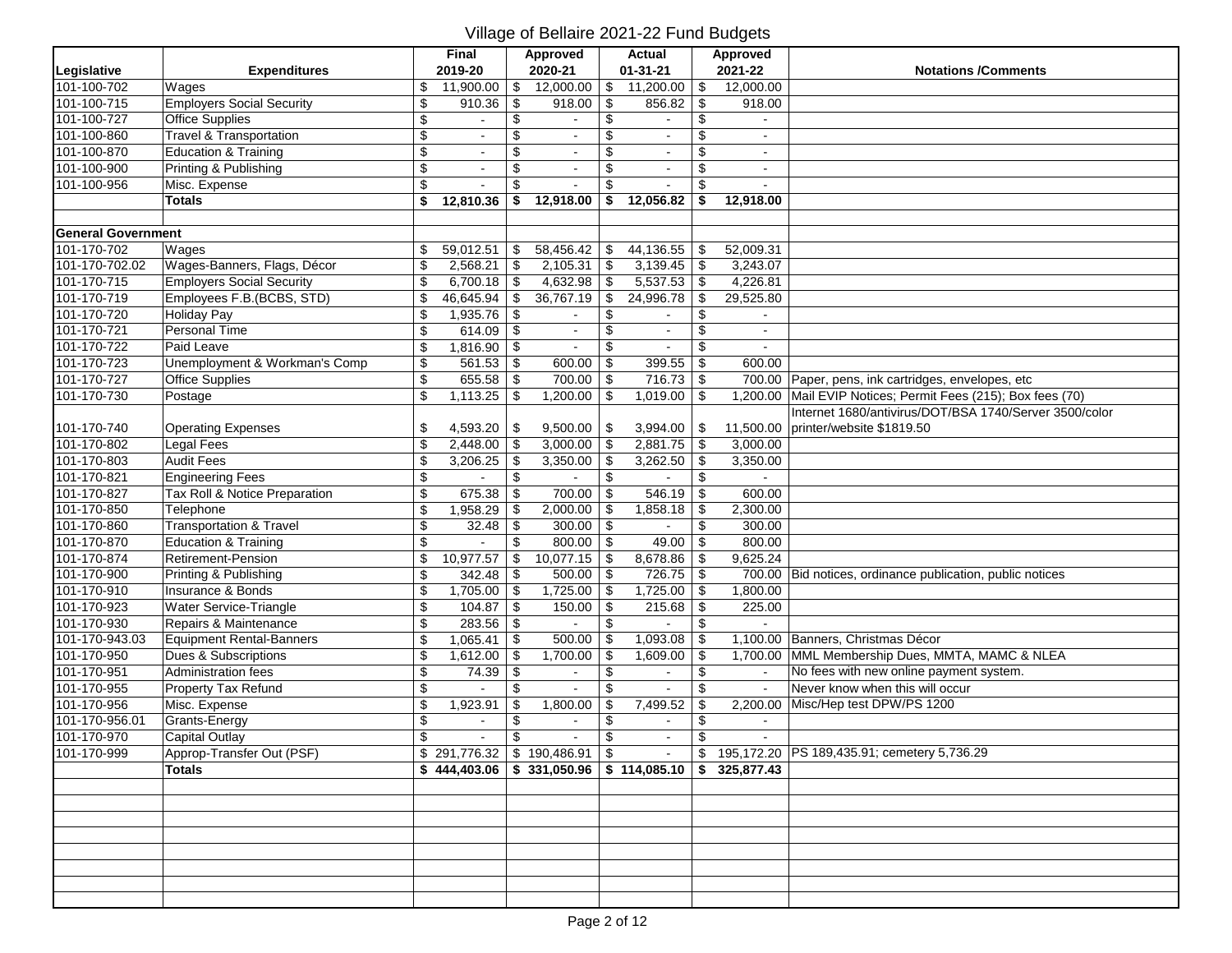|                                |                                          |                           | <b>Final</b>   |           | <b>Approved</b>                          |               | <b>Actual</b>            |                          | Approved  |                                                                      |
|--------------------------------|------------------------------------------|---------------------------|----------------|-----------|------------------------------------------|---------------|--------------------------|--------------------------|-----------|----------------------------------------------------------------------|
|                                |                                          |                           | 2019-20        |           | 2020-21                                  |               | $01 - 31 - 21$           |                          | 2021-22   | <b>Notations /Comments</b>                                           |
| <b>Property &amp; Building</b> |                                          |                           |                |           |                                          |               |                          |                          |           |                                                                      |
| 101-265-702                    | Wages                                    | \$                        | 923.15         | \$        | 948.55                                   | \$            | 1,220.24                 | \$                       | 1,274.55  |                                                                      |
| 101-265-715                    | <b>Employers Social Security</b>         | $\,$                      | 64.42          | \$        | $72.57$ \ \ \ \ \                        |               | 83.09                    | $\overline{\mathbf{e}}$  | 97.51     |                                                                      |
| 101-265-719                    | Fringes                                  | $\boldsymbol{\mathsf{S}}$ | 310.05         | \$        | 447.97                                   | \$            | 587.35                   | \$                       | 471.33    |                                                                      |
| 101-265-723                    | Unemployment & Workman's Comp            | $\overline{\mathbf{e}}$   | 14.00          | \$        | 25.00                                    | -\$           | 49.62                    | \$                       | 50.00     |                                                                      |
| 101-265-850                    | <b>Elevator Phone Service</b>            | $\overline{\mathbf{e}}$   | 578.00         | \$        | 600.00                                   | \$            | 559.01                   | \$                       | 625.00    |                                                                      |
| 101-265-874                    | <b>Retirement-Pension</b>                | $\overline{\$}$           | 84.30          | \$        | 94.85                                    | \$            | 108.91                   | \$                       | 127.46    |                                                                      |
| 101-265-910                    | Insurance & Bonds                        | $\sqrt[6]{\frac{1}{2}}$   | 708.00         | \$        | 725.00                                   | \$            | 704.00                   | \$                       | 725.00    |                                                                      |
| 101-265-921                    | Heat                                     | \$                        | 1,944.28       | \$        | 2,200.00                                 | \$            | 1,640.96                 | \$                       | 2,100.00  |                                                                      |
| 101-265-922                    | Electric                                 | \$                        | 3,446.28       |           | 3,500.00                                 | \$            | 3,027.81                 | \$                       | 3,500.00  |                                                                      |
| 101-265-922.01                 | Electric-Broad St. Bldg                  | \$                        |                | \$        | $\blacksquare$                           | \$            |                          | \$                       |           |                                                                      |
| 101-265-923                    | Water & Sewer                            | \$                        | 625.85         | \$        | $800.00$ \$                              |               | 835.75                   | \$                       |           | 900.00 Kept same due to water rate increase                          |
| 101-265-930                    | Repairs & Maintenance                    | \$                        | 18,734.86      | \$        | 5,000.00                                 | \$            | 3,399.33                 | \$                       |           | 3,500.00 Elevator load test & Qrtly Maint-1875; Lower level lighting |
| 101-265-930.01                 | <b>Community Hall Cleaning</b>           | \$                        | 3,525.00       | \$        | 4,125.00                                 | \$            | 4,250.00                 | \$                       |           | 4,500.00 Once a week & 8 busy holidays + addl due to Covid           |
| 101-265-943                    | <b>Equipment Rental</b>                  | $\sqrt{2}$                | 362.18         | \$        | 400.00                                   | $\sqrt[6]{3}$ | 366.09                   | $\sqrt{2}$               | 400.00    |                                                                      |
| 101-265-956                    | Misc. Expense                            | $\,$                      | 555.00         | \$        | $500.00$ \ \$                            |               |                          | \$                       |           | 500.00   Flag & misc.                                                |
| 101-265-970                    | Capital Outlay                           | $\,$                      |                | \$        |                                          |               |                          | \$                       | ä,        | CD for downtown restrooms (10,000)                                   |
|                                | <b>Totals</b>                            | \$                        | 31,875.37      |           | 19,438.94                                | \$            | 16,832.16                | \$                       | 18,770.85 |                                                                      |
|                                |                                          |                           |                |           |                                          |               |                          |                          |           |                                                                      |
| <b>Planning &amp; Zoning</b>   |                                          |                           |                |           |                                          |               |                          |                          |           |                                                                      |
| 101-410-702                    | Wages                                    | \$                        | 6,388.64       | \$        | 6,119.57                                 | \$            | 6,249.32   \$            |                          | 7,822.19  |                                                                      |
| 101-410-702.01                 | Wages-Meetings                           | \$                        | 2,050.00       | \$        | 3,200.00                                 | \$            | $1,200.00$ \ \$          |                          |           | 3,600.00 4 meetings per year for PC & 2 meetings per year for ZBA    |
| 101-410-715                    | <b>Social Security</b>                   | \$                        | 600.85         | \$        | 712.95                                   | \$            | 518.23                   | $\overline{\mathbf{e}}$  | 873.80    |                                                                      |
| 101-410-719                    | Fringe                                   | $\overline{\mathcal{S}}$  | 2,685.56       | \$        | 3,776.98                                 | \$            | 2,231.29                 | $\overline{\mathbf{e}}$  | 2,563.97  |                                                                      |
| 101-410-723                    | <b>Unemployment &amp; Workman's Comp</b> | \$                        |                | \$        |                                          | \$            |                          | \$                       |           |                                                                      |
| 101-410-727                    | <b>Office Supplies</b>                   | $\overline{\$}$           | 78.29          | \$        | $200.00$ \$                              |               | $\sim$                   | \$                       |           | 200.00 Printing supplies for master plan                             |
| 101-410-730                    | Postage                                  | $\overline{\mathcal{L}}$  | 165.21         | \$        | 300.00                                   | \$            | $\blacksquare$           | $\overline{\mathcal{L}}$ | 300.00    |                                                                      |
| 101-410-740                    | <b>Operating Supplies</b>                | $\overline{\mathcal{L}}$  | 2,117.60       | \$        | $500.00$ \ \$                            |               | $\blacksquare$           | \$                       | 500.00    |                                                                      |
| 101-410-802                    | Legal Fees                               | \$                        | 1,248.00       | \$        | 2,000.00                                 | \$            | 368.00                   | \$                       |           | 1,500.00 Short term rental ordinance/zoning code/solar farm/RRC      |
| 101-410-821                    | <b>Engineering Fees</b>                  | \$                        | $\sim$         | \$        |                                          | \$            | $\blacksquare$           | \$                       | $\sim$    |                                                                      |
| 101-410-860                    | <b>Transportation &amp; Travel</b>       | $\overline{\mathbf{e}}$   |                | \$        | 500.00                                   | \$            |                          | \$                       |           |                                                                      |
| 101-410-870                    | <b>Education &amp; Training</b>          | \$                        | 350.00         | \$        | $2,000.00$ \$                            |               | 350.00                   | \$                       |           | 1,500.00 ZBA Training, subscriptions 350                             |
| 101-410-874                    | Retirement-Pension                       | \$                        | 655.44         | \$        | 657.72                                   | \$            | 534.47                   | \$                       | 1,142.22  |                                                                      |
| 101-410-900                    | Printing & Publishing                    | $\sqrt[6]{\frac{1}{2}}$   | 306.75         | \$        | 500.00                                   | \$            | 377.00                   | \$                       | 400.00    |                                                                      |
| 101-410-950                    | Membership Dues                          | $\,$                      |                | \$        | 60.00                                    | \$            |                          | \$                       |           | 60.00 MAP membership                                                 |
| 101-410-956                    | Misc. Expense                            | \$                        |                | \$        |                                          | \$            | L.                       | \$                       |           |                                                                      |
|                                | <b>Totals</b>                            | \$                        | 16,646.34      |           | 20,527.22                                | $\mathbf{s}$  | 11,828.31                | \$                       | 20,462.17 |                                                                      |
|                                |                                          |                           |                |           |                                          |               |                          |                          |           |                                                                      |
| <b>Street Lights</b>           |                                          |                           |                |           |                                          |               |                          |                          |           |                                                                      |
| 101-448-702                    | Wages                                    | \$                        | $\blacksquare$ |           |                                          |               |                          |                          |           |                                                                      |
| 101-448-719                    | <b>Employees Fringe Benefits</b>         | \$                        |                |           |                                          |               |                          |                          |           |                                                                      |
| 101-448-922                    | <b>Street Lights-Consumers</b>           | \$                        |                |           | $23,015.17$ \$ 25,000.00 \$ 18,835.34 \$ |               |                          |                          | 25,000.00 |                                                                      |
| 101-448-930                    | Street Lights-Repair & Maintenance       | \$                        | 628.35         | <b>\$</b> | $1,000.00$ \ \$                          |               |                          |                          | 1,000.00  |                                                                      |
| 101-448-943                    | <b>Equipment Rental</b>                  | $\,$                      |                |           |                                          |               |                          |                          |           |                                                                      |
|                                | <b>Totals</b>                            | \$                        | 23,643.52      | \$        |                                          |               | $26,000.00$ \$ 18,984.81 | \$                       | 26,000.00 |                                                                      |
|                                |                                          |                           |                |           |                                          |               |                          |                          |           |                                                                      |
|                                |                                          |                           |                |           |                                          |               |                          |                          |           |                                                                      |
|                                |                                          |                           |                |           |                                          |               |                          |                          |           |                                                                      |
|                                |                                          |                           |                |           |                                          |               |                          |                          |           |                                                                      |
|                                |                                          |                           |                |           |                                          |               |                          |                          |           |                                                                      |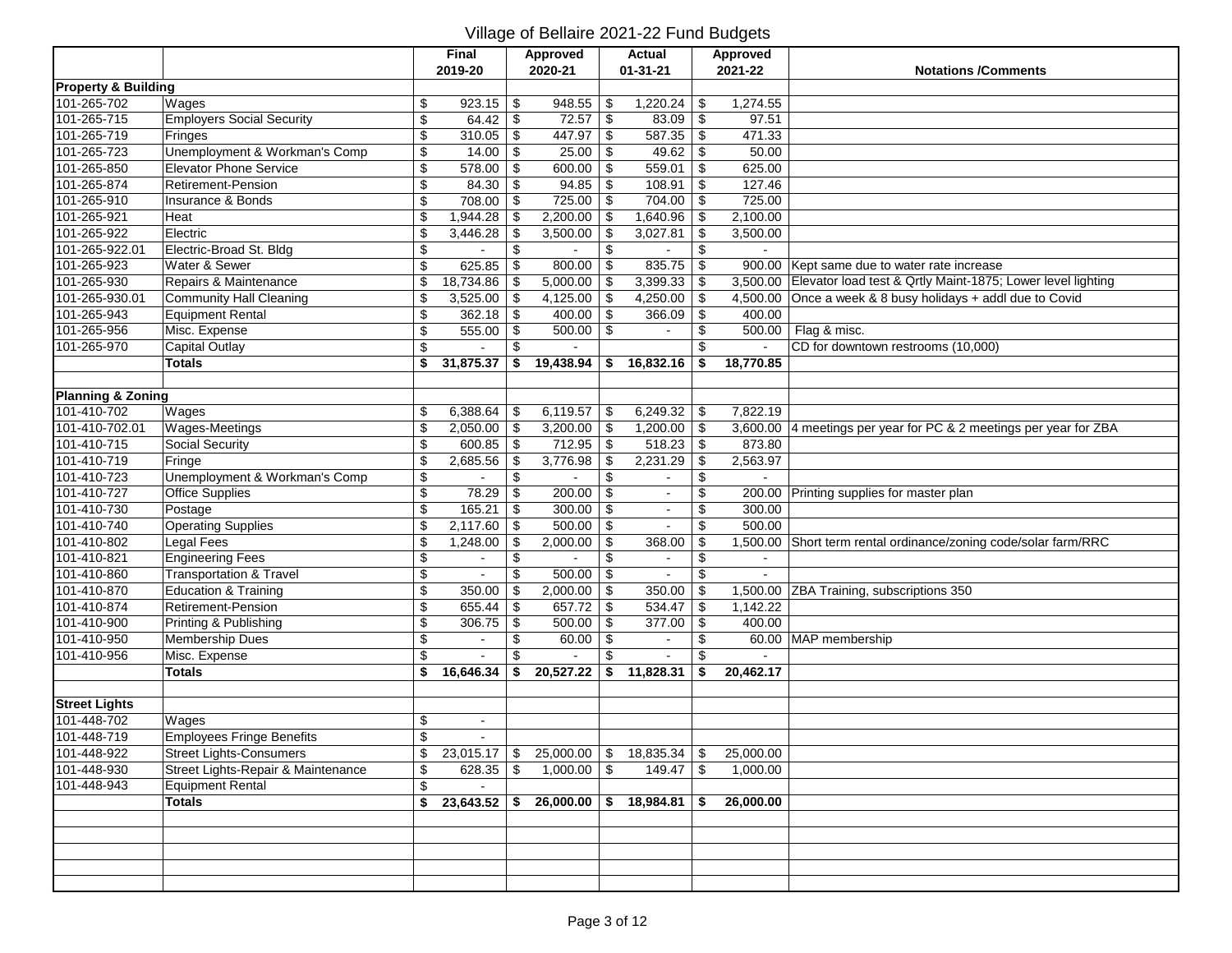|                 |                                  |                          | Final                             |                          | <b>Approved</b> |                      | Actual         | Approved                    |                                                              |
|-----------------|----------------------------------|--------------------------|-----------------------------------|--------------------------|-----------------|----------------------|----------------|-----------------------------|--------------------------------------------------------------|
| Parks           |                                  |                          | 2019-20                           |                          | 2020-21         |                      | $01 - 31 - 21$ | 2021-22                     | <b>Notations /Comments</b>                                   |
| 101-751-702     | Wages                            | \$                       | $9,201.32$ \$                     |                          | 9,434.15        | l \$                 | 9,574.55       | \$<br>10,213.63             |                                                              |
| 101-751-702.01  | <b>Wages-Craven Park</b>         | \$                       | $10,478.51$ \$                    |                          | 10,697.81       | -\$                  | 10,688.59      | \$<br>11,593.77             |                                                              |
| 101-751-702.02  | Wages-Richardi Park              | \$                       | $5,486.80$ \\$                    |                          | 5,359.61        | -\$                  | 6,224.38       | \$<br>6,658.80              |                                                              |
| 101-751-715     | <b>Employers Social Security</b> | \$                       | $1,741.13$ \\$                    |                          | 1,950.11        | -\$                  | 1,811.44       | \$<br>2,177.66              |                                                              |
| 101-751-719     | Fringes                          | \$                       | $8,862.20$ \$                     |                          | 12,228.80       | -\$                  | 10,946.80      | \$<br>10,606.18             |                                                              |
| 101-751-723     | Unemployment & Workman's Comp    | \$                       | $1,076.00$ \ \$                   |                          | 1,100.00        | -\$                  | 513.56         | \$<br>750.00                |                                                              |
| 101-751-730     | Postage                          | \$                       | 3.28                              | $\overline{\mathcal{L}}$ | $\sim$          | \$                   | $\sim$         | \$<br>$\sim$                |                                                              |
| 101-751-801     | Contractual Services             | $\overline{\$}$          |                                   | $\overline{\mathcal{L}}$ |                 | \$                   |                | \$<br>$\blacksquare$        |                                                              |
| 101-751-802     | Legal Fees                       | \$                       | $\sim$                            | \$                       |                 | \$                   | $\mathbf{r}$   | \$<br>$\sim$                |                                                              |
| 101-751-821     | <b>Engineering Fees</b>          | \$                       | $\blacksquare$                    | \$                       | 2,000.00        |                      | 2,150.00       | \$<br>$\sim$                |                                                              |
| 101-751-850     | Telephone                        | \$                       | $\sim$                            | \$                       |                 | \$                   |                | \$<br>$\sim$                |                                                              |
| 101-751-874     | Retirement-Pension               | \$                       | 2,249.81                          | \$                       | 2,549.16        | -\$                  | 2,328.89       | \$                          | 2,846.62 Based on 10% of wages.                              |
| 101-751-900     | Printing & Publishing            | $\overline{\$}$          |                                   | \$                       | $150.00$ \ \$   |                      |                | \$                          | 150.00 campsite slips                                        |
| 101-751-910     | Insurance & Bonds                | \$                       | 2,569.00                          | \$                       | 2,600.00        | $\vert$ \$           | 2,574.00       | \$<br>2,600.00              |                                                              |
| 101-751-920     | Garbage Collection               | \$                       | $720.00$ \$                       |                          | 800.00          | $\vert$ \$           | 786.00         | \$                          | 1,200.00 Place a 6 yd dumpster at campground                 |
| 101-751-921     | Heat-Craven Bathhouse            | \$                       |                                   |                          | $700.00$ \ \$   |                      | 875.88         | \$<br>1,000.00              |                                                              |
| 101-751-922.002 | Electric-Richardi Park           | \$                       | $1,762.90$ \\$                    |                          | 1,600.00        | l \$                 | 1,174.94       | \$<br>1,600.00              |                                                              |
| 101-751-922.003 | Electric-Soccer Park             | \$                       | $1,458.30$ \\$                    |                          | 1,450.00        | -\$                  | 1,282.66       | \$<br>1,450.00              |                                                              |
| 101-751-922.005 | Electric-Ball Field (4994)       | \$                       |                                   |                          | $675.00$ \$     |                      | 719.73         | \$<br>725.00                |                                                              |
| 101-751-922.007 | Electric-Campground (4988)       | \$                       | $3,755.30$ \$                     |                          | 3,800.00        | \$                   | 4,259.45       | \$<br>4,600.00              |                                                              |
| 101-751-923     | Water & Sewer                    | \$                       | $3,476.48$ \\$                    |                          | 3,500.00        | \$                   | 3,820.15       | \$<br>4,000.00              |                                                              |
| 101-751-930     | Repair & Maintenance             | \$                       | $14,727.00$ \$                    |                          | 20,000.00       | -\$                  | 18,371.90      | \$<br>20,000.00             | TruGreen; Dust control-1400; Old bathhouse 10,000            |
| 101-751-930.001 | Glacial Hills-Maintenance        | \$                       | $1,500.00$ \$                     |                          | $1,000.00$ \$   |                      |                | \$<br>1,000.00              |                                                              |
| 101-751-940     | Porta John Rental                | \$                       |                                   |                          | $3,500.00$ \$   |                      | 1,871.83       | \$                          | 3,600.00 includes porta potty at River St/Ohio St.           |
| 101-751-943     | Equipment Rental                 | \$                       | $12,425.01$ \\$                   |                          | $11,000.00$ \$  |                      | 8,083.02       | \$<br>11,000.00             |                                                              |
| 101-751-943.01  | E.R. Craven Park                 | \$                       | $9,393.97$ \$                     |                          | $9,000.00$ \$   |                      | 9,260.31       | \$<br>10,000.00             |                                                              |
| 101-751-943.02  | E.R. Richardi Park               | \$                       | 4,698.51 $\vert$ \$               |                          | 4,000.00        | \$                   | 5,557.50       | \$<br>5,000.00              |                                                              |
| 101-751-956     | Misc. Expense                    | \$                       | $714.18$ \\$                      |                          | 1,000.00        | \$                   | 2,369.41       | \$                          | 2,750.00 Picnic Tables \$2000                                |
| 101-751-970     | Capital Outlay                   | \$                       | 1,000.00                          |                          |                 | \$                   |                | \$                          | 7,000.00 EZ Rink 7000/Future Improve 10000 /5000-kayak to CD |
|                 | <b>Totals</b>                    |                          | $$102,184.17 \;   \; $110,094.64$ |                          |                 |                      | \$105,244.99   | \$122,521.65                |                                                              |
|                 |                                  |                          |                                   |                          |                 |                      |                |                             |                                                              |
| Dam             |                                  |                          |                                   |                          |                 |                      |                |                             |                                                              |
| 101-895-702     | Wages                            | \$                       | $353.89$ \\$                      |                          | 332.13          | -\$                  | 1,109.02       | \$<br>$\overline{1,}159.95$ | 1,000 addl due to more maint required by state               |
| 101-895-715     | <b>Employer Social Security</b>  | \$                       | $24.60$ \$                        |                          | $25.41$ \$      |                      | 75.40          | \$<br>88.74                 |                                                              |
| 101-895-719     | Fringes                          | \$                       | 303.05                            | \$                       | 154.48          | \$                   | 318.34         | \$<br>449.69                |                                                              |
| 101-895-730     | Postage                          | \$                       | $\sim$                            | \$                       |                 | \$                   |                | \$<br>$\sim$                |                                                              |
| 101-895-740     | <b>Operating Supplies</b>        | \$                       | $\blacksquare$                    | \$                       |                 |                      |                | \$<br>$\sim$                |                                                              |
| 101-895-803     | <b>Audit Fees</b>                | $\overline{\mathbf{e}}$  | $\omega$                          | \$                       | $\blacksquare$  |                      |                | \$<br>$\sim$                |                                                              |
| 101-895-821     | Engineering                      | $\overline{\mathcal{E}}$ |                                   | \$                       |                 |                      |                | \$                          |                                                              |
| 101-895-874     | Pension                          | $\overline{\$}$          | 26.22                             | \$                       | 33.21           | \$                   | 57.80          | \$                          | 116.00 Based on 10% of wages                                 |
| 101-895-900     | Printing & Publishing            | \$                       | $\sim$                            | \$                       |                 | \$                   |                | \$                          |                                                              |
| 101-895-910     | Insurance & Bonds                | \$                       | $\sim$                            | $\,$                     | $\sim$          | $\overline{\bullet}$ | $\sim$         | \$<br>$\sim$                |                                                              |
| 101-895-922     | Electric                         | \$                       | $296.74$ \\$                      |                          | $325.00$ \$     |                      | 310.51         | \$<br>325.00                |                                                              |
| 101-895-930     | Repairs & Maintenance            | \$                       | $\sim$                            | \$                       | $300.00$ \ \$   |                      | $\bullet$      | \$<br>300.00                |                                                              |
| 101-895-943     | Equipment Rental                 | \$                       |                                   |                          | $100.00$ \ \$   |                      | 463.49         | \$                          | 500.00 Due to more maintenance required by state             |
| 101-895-956     | Misc. Expense                    | \$                       | $\sim$                            | \$                       | $\bullet$ .     | \$                   | $\sim$         | \$                          |                                                              |
| 101-895-970     | Capital Outlay                   | \$                       | $\blacksquare$                    | \$                       | $\mathbf{r}$    | \$                   | $\sim$         | \$<br>$\mathbf{a}^{\prime}$ |                                                              |
|                 | <b>Totals</b>                    | \$                       | $1,108.02$ \$                     |                          | 1,270.23        | -\$                  | $2,334.56$ \$  | 2,939.38                    |                                                              |
|                 |                                  |                          |                                   |                          |                 |                      |                |                             |                                                              |
|                 |                                  |                          |                                   |                          |                 |                      |                |                             |                                                              |
|                 |                                  |                          |                                   |                          |                 |                      |                |                             |                                                              |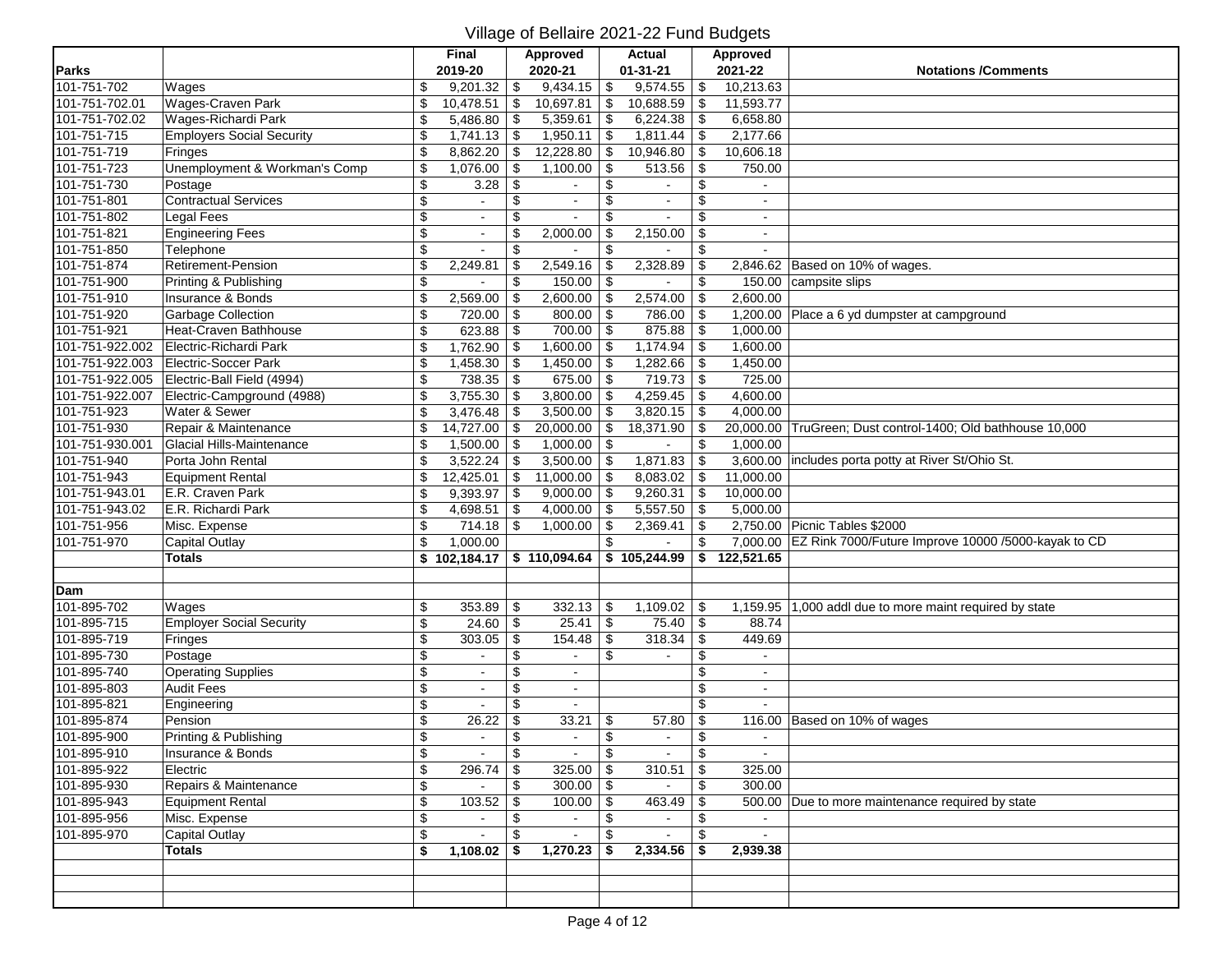|                      |                                           |                          | Final          |     | Approved                 |     | <b>Actual</b>           |     | Approved     |                                                               |
|----------------------|-------------------------------------------|--------------------------|----------------|-----|--------------------------|-----|-------------------------|-----|--------------|---------------------------------------------------------------|
| <b>Major Streets</b> | <b>Revenues</b>                           |                          | 2019-20        |     | 2020-21                  |     | $01 - 31 - 21$          |     | 2021-22      | <b>Notations /Comments</b>                                    |
| 202-000-403          | Property Tax Revenue                      | \$                       | $\sim$         | \$  | 31,000.00                |     | $\frac{1}{2}$ 32,433.02 | -\$ |              | 31,000.00 Estimated-based on tentative numbers from assessors |
| 202-000-548          | State Grants (Hwy., Sts., Snow)           | \$                       | 10,985.15      | \$  | 15,000.00                | \$  | 10,985.15               | \$  | 15,000.00    | Based on snowfall                                             |
| 202-000-549          | State MTF-Local Agency Disbursement       | \$                       |                | \$  |                          | \$  |                         | \$  | $\sim$       | This number was a one time revenue source-18-19               |
| 202-000-578          | <b>Transportation Tax</b>                 | $\overline{\mathcal{G}}$ | 96,296.18      | \$  | 90,000.00                | \$  | 95,526.64               | \$  | 95,000.00    |                                                               |
| 202-000-578.1        | <b>Build Michigan Program (BMP Funds)</b> | \$                       | 1,911.07       | \$  | 1,500.00                 | \$  | 1,910.91                | \$  | 1,500.00     |                                                               |
| 202-000-586          | Grant Income                              | $\overline{\mathcal{E}}$ |                | \$  |                          | \$  |                         | \$  | ä,           | Tree grant if we get                                          |
| 202-000-626          | Chg. For Service (State Contracts)        | \$                       | 16,097.28      | \$  | 25,000.00                | \$  | 27,864.30               | \$  | 25,000.00    | Based on snow.                                                |
| 202-000-664          | Interest                                  | $\overline{\mathcal{L}}$ | 252.85         | \$  | 100.00                   | \$  | 202.75                  | \$  | 200.00       |                                                               |
| 202-000-671          | Other Revenue                             | \$                       | $\blacksquare$ | \$  | $\sim$                   | \$  |                         | \$  | $\sim$       |                                                               |
| 202-000-687          | Refunds & Rebates                         | $\overline{\mathbf{e}}$  | $\blacksquare$ | \$  |                          | \$  |                         | \$  |              |                                                               |
| 202-000-699          | Approp-Transfer In                        | $\overline{\mathbf{e}}$  | $\blacksquare$ | \$  | $\sim$                   | \$  | $\sim$                  | \$  | $\sim$       |                                                               |
|                      | <b>Using Fund Balance</b>                 | \$                       |                | \$. |                          |     |                         | \$  |              |                                                               |
|                      | <b>Totals</b>                             |                          | \$125,542.53   |     | \$162,600.00             |     | \$168,922.77            |     | \$167,700.00 |                                                               |
|                      |                                           |                          |                |     |                          |     |                         |     |              |                                                               |
|                      |                                           |                          |                |     |                          |     |                         |     |              |                                                               |
|                      | <b>Expenditures</b>                       |                          |                |     |                          |     |                         |     |              |                                                               |
| 202-446-702          | Wages                                     | \$                       | 11,861.60      | \$  | 22,163.83                | -\$ | 8,612.30                | \$  | 22,885.87    |                                                               |
| 202-446-703          | Administration                            | \$                       | 1,267.17       | \$  | 1,297.63                 | \$  | 1,046.60                | \$  | 1,160.34     |                                                               |
| 202-446-715          | <b>Employers Social Security</b>          | \$                       | 904.21         | \$  | 1,794.80                 | -\$ | 657.49                  | \$  | 1,839.53     |                                                               |
| 202-446-719          | Fringes                                   | \$                       | 4,388.60       | \$  | 10,772.54                | \$  | 3,105.44                | \$  | 5,445.65     |                                                               |
| 202-446-723          | Unemployment & Workman's Comp             | \$                       | 1,531.50       | -\$ | 1,550.00                 | \$  | 299.20                  | \$  | 1,000.00     |                                                               |
| 202-446-727          | <b>Office Supplies</b>                    | \$                       |                | \$  | $\sim$                   |     |                         | \$  | $\sim$       |                                                               |
| 202-446-782          | Routine Maintenance                       | $\overline{\mathcal{S}}$ | 783.72         | -\$ | 1,000.00                 | \$  | 2,103.19                | \$  |              | 2,000.00 Patching & Gravel                                    |
| 202-446-784          | <b>Tree Trimming</b>                      | $\overline{\mathbf{e}}$  | 800.00         | \$  | 2,000.00                 | \$  |                         | \$  | 1,000.00     |                                                               |
| 202-446-787          | <b>Traffic Control</b>                    | \$                       | 4,441.41       |     | 2,150.00                 |     | 2,717.54                | \$  |              | 3,000.00 Street painting; signs                               |
| 202-446-788          | <b>Winter Maintenance</b>                 | \$                       | $\mathbf{r}$   | \$  | 17,000.00                | 5   | $\sim$                  | \$  |              | 17,200.00 Sand / salt / calcium chloride                      |
| 202-446-803          | <b>Audit Fees</b>                         | $\overline{\$}$          | 427.50         | \$  | 450.00                   | \$  | 435.00                  | \$  | 450.00       |                                                               |
| 202-446-821          | Engineering                               | \$                       | 1,049.50       | \$  | 1,500.00                 | \$  | 850.00                  | \$  | $\sim$       |                                                               |
| 202-446-870          | Training and Education                    | \$                       |                | \$  |                          | \$  |                         | \$  |              |                                                               |
| 202-446-874          | <b>Retirement-Pension</b>                 | \$                       | 1,165.33       | \$  | 2,346.15                 | \$  | 855.30                  | \$  |              | 2,404.62   Based on 10% of wages                              |
| 202-446-910          | Insurance & Bonds                         | \$                       | 541.00         | \$  | 600.00                   | \$  | 549.00                  | \$  | 600.00       |                                                               |
| 202-446-922          | Electric (traffic lights)                 | $\overline{\mathbf{e}}$  | 333.43         | \$  | 350.00                   | \$  | 301.66                  | \$  | 350.00       |                                                               |
| 202-446-930          | Repair & Maintenance                      | $\overline{\$}$          | 320.36         | \$  | 1,000.00                 |     | 1,957.50                | \$  | 2,000.00     |                                                               |
| 202-446-943          | <b>Equipment Rental</b>                   | \$                       | 22,432.94      | \$  | 35,000.00                | \$  | 15,604.80               | \$  | 35,000.00    |                                                               |
| 202-446-956          | Misc. Expense                             | \$                       |                | \$  |                          |     |                         | \$  |              | 6,000.00 Added for street sweeper rental costs                |
| 202-446-970          | <b>Capital Outlay</b>                     | \$                       | $\blacksquare$ | \$  | $\sim$                   | \$  | $\blacksquare$          | \$  |              | 50,000.00 Repave parking lane, slope to drain                 |
|                      | To Fund Balance                           | \$                       |                | \$  |                          |     |                         | \$  |              |                                                               |
|                      | Totals                                    | \$                       | 52,248.27      |     | \$100,974.95             | \$  | 39,095.02               |     | \$152,336.01 |                                                               |
|                      |                                           |                          |                |     |                          |     |                         |     |              |                                                               |
| 202-478-702          | Winter-Wages                              | \$                       | 11,062.37      | \$  | $\sim$                   |     | $3,599.42$ \\$          |     | $\sim$       |                                                               |
| 202-478-715          | <b>Winter-Social Security</b>             | \$                       | 790.80         | \$  | $\sim$                   | \$  | $241.18$ \\$            |     |              |                                                               |
| 202-478-719          | Winter-Fringes                            | \$                       | $3,456.21$ \$  |     |                          | \$  | $1,695.56$ \$           |     |              |                                                               |
| 202-478-788          | Winter Maintenance                        | \$                       | 14,031.38      |     |                          | \$  |                         |     |              |                                                               |
| 202-478-874          | Winter-Retirement                         | \$                       | $820.35$ \$    |     | $\sim$                   | \$  |                         |     | $\sim$       |                                                               |
| 202-478-943          | Winter-Equipment Rental                   | \$                       | $27,650.73$ \$ |     | $\blacksquare$           | \$  |                         |     | $\sim$       |                                                               |
|                      |                                           |                          | $57,811.84$ \$ |     | $\overline{\phantom{a}}$ |     | $13,873.40$ \$          |     |              |                                                               |
|                      |                                           |                          |                |     |                          |     |                         |     |              |                                                               |
| <b>Totals</b>        |                                           |                          | \$110,060.11   |     | \$100,974.95             | \$  | 52,968.42               |     | \$152,336.01 |                                                               |
|                      |                                           |                          |                |     |                          |     |                         |     |              |                                                               |
|                      |                                           |                          |                |     |                          |     |                         |     |              |                                                               |
|                      |                                           |                          |                |     |                          |     |                         |     |              |                                                               |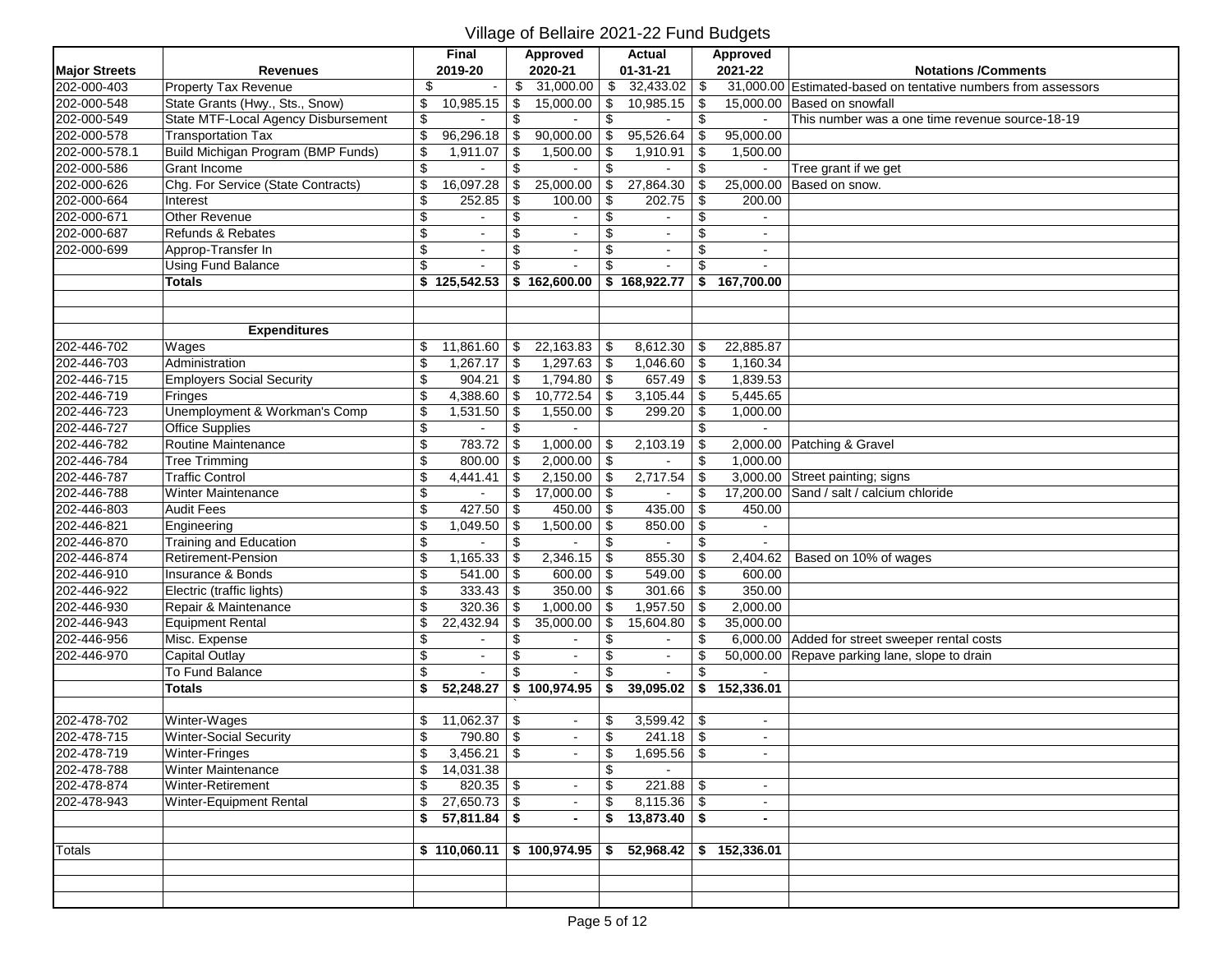|                      |                                     |                          | <b>Final</b>   |     | Approved                    |    | <b>Actual</b>  | Approved         |                                                                         |
|----------------------|-------------------------------------|--------------------------|----------------|-----|-----------------------------|----|----------------|------------------|-------------------------------------------------------------------------|
| <b>Local Streets</b> | <b>Revenues</b>                     |                          | 2019-20        |     | 2020-21                     |    | $01 - 31 - 21$ | 2021-22          | <b>Notations /Comments</b>                                              |
| 203-000-403          | <b>Taxes</b>                        |                          | \$107,327.05   | \$  | 74,000.00                   | \$ | 75,684.90      | \$<br>75,000.00  | Estimated-based on tentative numbers from assessors                     |
| 203-000-548          | State Grants (Hwy., Sts., Snow)     | \$                       | 13,135.23      |     | 8,200.00                    | \$ | 13,135.23      | \$               | 10.000.00 Based on snow                                                 |
| 203-000-549          | State MTF-Local Agency Disbursement | \$                       |                | \$  |                             | \$ |                | \$               |                                                                         |
| 203-000-578.01       | Gas & Weight Tax                    | \$                       | 47,646.66      | \$  | 50,000.00                   | \$ | 46,831.14      | \$<br>55,000.00  |                                                                         |
| 203-000-586          | <b>Grant Income Trees</b>           | \$                       |                | \$  |                             | \$ |                | \$<br>$\sim$     |                                                                         |
| 203-000-588          | Contributions                       | $\overline{\mathcal{G}}$ |                | \$  |                             | \$ |                | \$<br>$\sim$     |                                                                         |
| 203-000-664          | Interest                            | \$                       | 2,059.58       | \$  | 800.00                      | \$ | 554.14         | \$<br>800.00     |                                                                         |
| 203-000-671          | Other Income                        | \$                       |                | \$  |                             | \$ |                | \$               |                                                                         |
| 203-000-680          | <b>Bond Proceeds</b>                | \$                       |                | \$  | $\sim$                      |    |                | \$<br>$\sim$     |                                                                         |
| 203-000-687          | Refunds & Rebates                   | \$                       | 945.60         | \$  | 700.00                      | S  | 10,945.49      | \$<br>700.00     |                                                                         |
| 203-000-698          | Loan to Other Funds                 | $\overline{\mathcal{G}}$ | $\mathbf{r}$   | \$  | $\sim$                      | \$ |                | \$               |                                                                         |
|                      | <b>Using Fund Balance</b>           | \$                       |                |     | \$129,741.15                | \$ |                | \$<br>195,173.81 | Park St                                                                 |
|                      | <b>Totals</b>                       |                          | \$171,114.12   |     | $$263,441.15$ $$147,150.90$ |    |                | \$<br>336,673.81 |                                                                         |
|                      |                                     |                          |                |     |                             |    |                |                  |                                                                         |
|                      | <b>Expenditures</b>                 |                          |                |     |                             |    |                |                  |                                                                         |
| 203-446-702          | Wages                               | \$                       | 8,540.39       | \$  | 19,116.46                   | \$ | 13,603.83      | \$<br>19,958.05  |                                                                         |
| 203-446-703          | Administration                      | \$                       | 1,385.57       | -\$ | 1,422.22                    | \$ | 1,046.60       | \$<br>1,160.34   |                                                                         |
| 203-446-715          | <b>Employers Social Security</b>    | \$                       | 686.96         | \$  | 1,571.21                    | \$ | 999.46         | \$<br>1,615.56   |                                                                         |
| 203-446-719          | Fringes-                            | \$                       | 3,976.44       | \$  | 9,757.39                    | \$ | 4,929.17       | \$<br>7,256.80   |                                                                         |
| 203-446-723          | Unemployment & Workman's Comp       | \$                       | 1,531.50       | \$  | 1,550.00                    | \$ | 299.20         | \$<br>1,000.00   |                                                                         |
| 203-446-782          | Routine Maintenance                 | \$                       | 24,367.03      | -\$ | 4,000.00                    | \$ | 2,357.52       | \$               | 3,500.00 Dust control, Cold patch, gravel                               |
| 203-446-784          | Tree trimming                       | \$                       | 4,330.00       | \$  | 3,000.00                    | \$ | 825.00         | \$<br>3,000.00   |                                                                         |
| 203-446-787          | <b>Traffic Control</b>              | \$                       | 3,214.07       | \$  | 4,500.00                    | \$ | 2,793.64       | \$               | 3,500.00 Signs, crosswalks posts, road paint                            |
| 203-446-788          | Winter Maintenance                  | \$                       |                | \$  | 17,000.00                   | \$ |                | \$<br>17,200.00  | Calcium choloride / sand / salt.                                        |
| 203-446-803          | <b>Audit Fees</b>                   | \$                       | 427.50         | -\$ | 450.00                      | \$ | 435.00         | \$<br>450.00     |                                                                         |
| 203-446-821          | <b>Engineering Fees</b>             | \$                       | $\blacksquare$ | \$  | $\sim$                      | \$ | 1,592.50       | \$<br>$\sim$     |                                                                         |
| 203-446-860          | <b>Education and Training</b>       | \$                       |                |     |                             |    |                | \$               |                                                                         |
| 203-446-874          | <b>Retirement-Pension</b>           | \$                       | 893.81         | \$  | 2,053.87                    | \$ | 1,307.69       | \$<br>2,111.84   | Based on 10% of wages                                                   |
| 203-446-910          | Insurance & Bonds                   | \$                       | 541.00         | \$  | 600.00                      | \$ | 550.00         | \$<br>600.00     |                                                                         |
| 203-446-922          | Electric                            | $\overline{\mathcal{G}}$ | 696.25         | \$  | 1,000.00                    | \$ | 584.13         | \$<br>1,000.00   |                                                                         |
| 203-446-930          | Repair & Maintenance                | \$                       | 3,204.46       | \$  | 3,000.00                    | \$ | 843.20         | \$<br>3,000.00   |                                                                         |
| 203-446-931          | Sidewalks-Construction              | \$                       | 10,008.44      | \$  | 24,000.00                   | \$ | 37,590.98      | \$               | 35,000.00 Replace sidewalk RP/extend toward M-88 Grind                  |
| 203-446-943          | <b>Equipment Rental</b>             | \$                       | 17,943.30      | \$  | 30,000.00                   | \$ | 23,247.26      | \$<br>30,000.00  |                                                                         |
| 203-446-955          | Non-Budget Property Tax Refund      | \$                       | $\blacksquare$ | \$  | $\sim$                      | \$ | $\sim$         | \$<br>$\sim$     |                                                                         |
| 203-446-956          | Misc. Expense                       | \$                       | $\blacksquare$ |     | 1,500.00                    | \$ |                | \$               | 6,500.00 Added 6000 for sweeper rental costs                            |
| 203-446-970          | <b>Capital Outlay</b>               | $\overline{\mathcal{G}}$ | $\sim$         | \$  | 138.920.00                  |    | \$134,670.00   | \$               | 200,000.00 Repave Park St. from Victory to M-88/1st/2nd/3rd             |
| 203-446-999          | Approp-Transfer Out                 | $\overline{\mathcal{G}}$ | $\blacksquare$ | \$  | $\blacksquare$              | \$ |                | \$               |                                                                         |
|                      | To Fund Balance                     | \$                       | $\overline{a}$ | \$  | $\sim$                      | \$ | $\mathbf{r}$   | \$<br>$\sim$     | Save for paving Broad Street 30,000; Use fund balance                   |
|                      |                                     | \$                       | 81,746.72      |     | \$263,441.15                |    | \$227,675.18   | \$               | 336,852.58 91,432.43 FB as of now this year/Next yr proposed 195,173.81 |
|                      |                                     |                          |                |     |                             |    |                |                  | total fb 470,121 - 286,606 (2021-2022) = 183,515 (Proposed)             |
| 203-478-702          | Winter-Wages                        | \$                       | 11,259.39   \$ |     |                             | \$ | $3,198.11$ \$  |                  |                                                                         |
| 203-478-715          | <b>Winter-Social Security</b>       | \$                       | $795.60$ \$    |     | $\blacksquare$              | \$ | $214.26$ \$    | $\blacksquare$   |                                                                         |
| 203-478-719          | Winter-Fringes                      | \$                       | $4,115.07$ \$  |     |                             | \$ | $1,162.69$ \$  |                  |                                                                         |
| 203-478-788          | <b>Winter Maintenance</b>           | \$                       | 14,031.37      |     |                             | \$ |                |                  |                                                                         |
| 203-478-874          | Winter-Retirement                   | \$                       | $975.02$ \$    |     | $\blacksquare$              | \$ | $225.43$ \\$   | $\blacksquare$   |                                                                         |
| 203-478-943          | Winter-Equipment Rental             | \$                       | $24,785.56$ \$ |     | $\blacksquare$              | \$ | $6,107.66$ \$  | $\blacksquare$   |                                                                         |
|                      |                                     | \$                       | $55,962.01$ \$ |     | $\blacksquare$              | \$ | $10,908.15$ \$ | $\blacksquare$   |                                                                         |
|                      |                                     |                          |                |     |                             |    |                |                  |                                                                         |
| <b>Totals</b>        |                                     |                          | \$137,708.73   |     | \$263,441.15                |    | \$238,583.33   | \$<br>336,852.58 |                                                                         |
|                      |                                     |                          |                |     |                             |    |                |                  |                                                                         |
|                      |                                     |                          |                |     |                             |    |                |                  |                                                                         |
|                      |                                     |                          |                |     |                             |    |                |                  |                                                                         |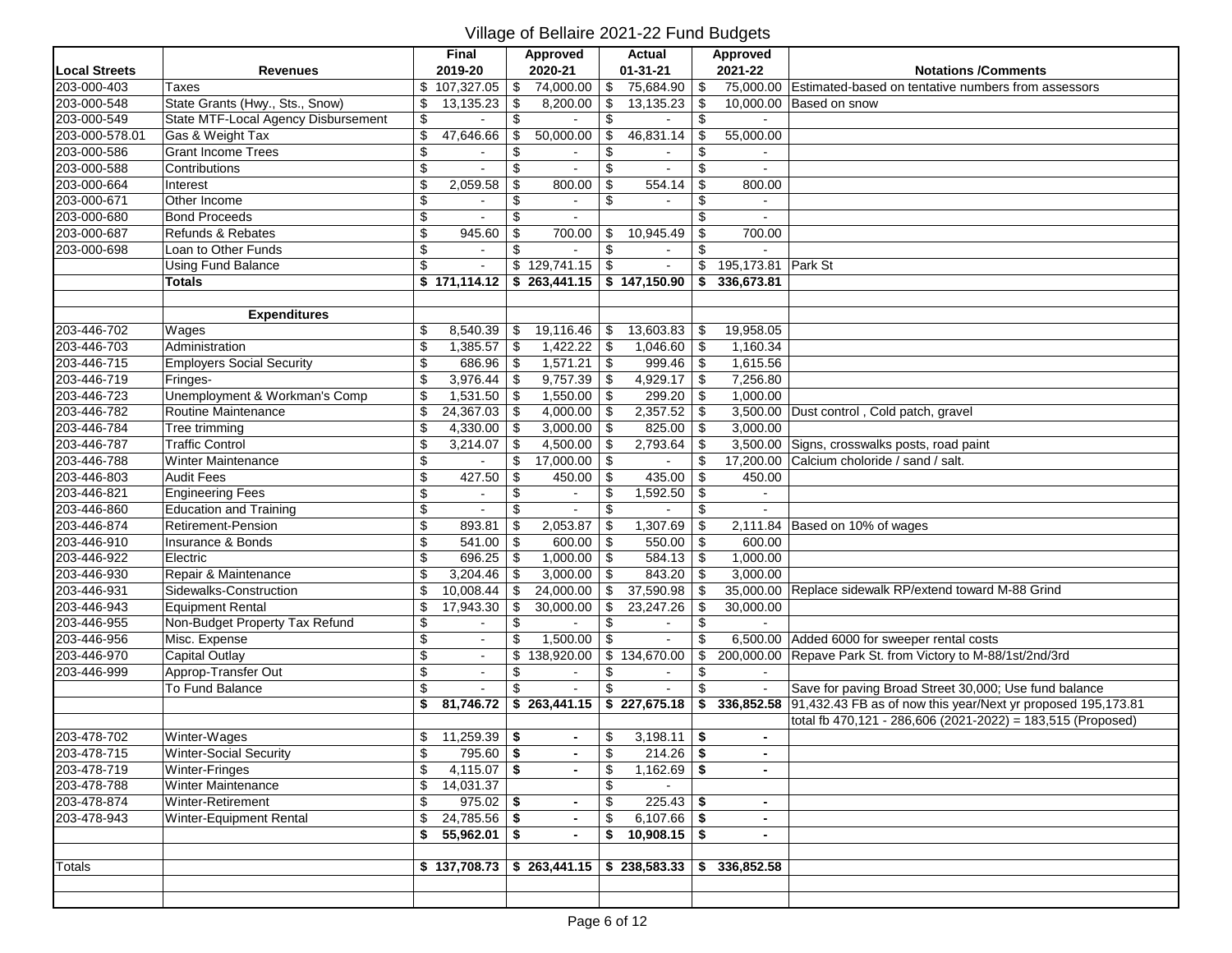|                      |                                    |                           | Final        |      | Approved       | Actual                    |              | <b>Approved</b> |                                                             |
|----------------------|------------------------------------|---------------------------|--------------|------|----------------|---------------------------|--------------|-----------------|-------------------------------------------------------------|
| <b>Public Safety</b> | Revenues                           |                           | 2019-20      |      | 2020-21        | $01 - 31 - 21$            |              | 2021-22         | <b>Notations /Comments</b>                                  |
| 205-000-543          | State Grants PS 302 Funds          | \$                        | 500.00       | \$   | 500.00         | \$<br>250.00              | \$           | 500.00          |                                                             |
| 205-000-579          | Liquor Licenses-St. Shared Revenue | \$                        | 3,293.95     | \$   | 3,000.00       | \$<br>3,551.65            | \$           | 3,400.00        |                                                             |
| 205-000-628          | <b>Public Report Copies</b>        | \$                        | 38.00        | l \$ | 50.00          | \$<br>35.00               | \$           | 50.00           |                                                             |
| 205-000-655          | Fines                              | \$                        | 1,041.02     | -\$  | 1,000.00       | \$<br>308.35              | \$           | 1,000.00        |                                                             |
| 205-000-664          | Interest                           | \$                        | 205.11       | \$   |                | \$                        | \$           |                 |                                                             |
| 205-000-671          | Other Revenue                      | $\overline{\$}$           | 732.43       | \$   | 500.00         | \$<br>11.00               | \$           | 500.00          |                                                             |
| 205-000-671.01       | Drug Forteiture Funds              |                           |              | \$   | $\sim$         | \$<br>$\sim$              | \$           | $\sim$          |                                                             |
| 205-000-672          | Grants                             | \$                        |              | \$   |                | \$<br>$\bar{\phantom{a}}$ | \$           |                 |                                                             |
| 205-000-673          | Sale of fixed assets               | $\sqrt{2}$                |              | \$   | $\mathbf{r}$   | \$<br>$\omega$            | \$           |                 |                                                             |
| 205-000-687          | Refunds & Rebates                  | $\overline{\mathcal{S}}$  | 291.36       | \$   | 675.00         | \$<br>125.28              | \$           |                 | 500.00 FD Payment-Cell Phone/reimburse drug/alcohol exp 375 |
| 205-000-699          | Approp. Transfer In                | \$                        | 180,000.00   |      | \$186,048.87   | \$<br>$\sim$              | \$           |                 | 189,435.91 From General Fund                                |
|                      | <b>Using Fund Balance</b>          | \$                        |              | \$   |                | \$                        | \$           |                 |                                                             |
|                      | <b>Total</b>                       |                           | \$186,101.87 |      | \$191,773.87   | \$<br>4,281.28            | $\mathbf{s}$ | 195,385.91      |                                                             |
|                      |                                    |                           |              |      |                |                           |              |                 |                                                             |
|                      |                                    |                           |              |      |                |                           |              |                 |                                                             |
|                      | <b>Expenditures</b>                |                           |              |      |                |                           |              |                 |                                                             |
| 205-301-702          | Wages                              | \$                        | 94,055.34    |      | \$101,155.85   | \$<br>87,601.59           | \$           | 105,482.77      |                                                             |
| 205-301-715          | <b>Employers Social Security</b>   | $\overline{\mathcal{S}}$  | 7,096.36     | -\$  | 7,738.43       | \$<br>6,571.64            | \$           | 8,069.44        |                                                             |
| 205-301-719          | Fringes                            | \$                        | 46,870.50    | \$   | 52,518.76      | \$<br>48,271.37           | \$           | 54,282.66       |                                                             |
| 205-301-723          | Unemployment & Workman's Comp      | \$                        | 2,383.00     | -\$  | 2,500.00       | \$<br>721.86              | \$           | 2,000.00        |                                                             |
| 205-301-727          | <b>Office Supplies</b>             | $\overline{\mathcal{L}}$  | 209.05       | \$   | 200.00         | \$<br>23.99               | \$           |                 | 200.00 Toner, paper, business cards                         |
| 205-301-730          | Postage                            | $\boldsymbol{\$}$         | 18.30        | - \$ | 50.00          | \$<br>63.21               | \$           | 50.00           |                                                             |
| 205-301-740          | <b>Operating Supplies</b>          | \$                        | 13,190.74    | -\$  | 3,500.00       | \$<br>2,867.23            | \$           |                 | 3,500.00 ammo, uniforms; software support 260; Boots 150 ea |
| 205-301-741          | Forfeiture Drug Monies             | \$                        |              | \$   |                | \$                        | \$           |                 |                                                             |
| 205-301-751          | Gas & Oil                          | \$                        | 1,601.34     |      | 3,250.00       | \$<br>1,515.76            | \$           | 2,000.00        |                                                             |
| 205-301-802          | Legal Fees                         | \$                        |              | \$   |                | \$                        | \$           |                 |                                                             |
| 205-301-803          | <b>Audit Fees</b>                  | $\overline{\mathcal{L}}$  | 213.75       | -\$  | 300.00         | \$<br>217.50              | \$           | 300.00          |                                                             |
| 205-301-850          | Telephone                          | $\overline{\mathcal{L}}$  | 1,897.90     | \$   | 1,900.00       | \$<br>1,676.55            | \$           |                 | 1,900.00 Charter phone, AT & T Cell                         |
| 205-301-851          | Radio & Radar Maintenance          | $\boldsymbol{\mathsf{S}}$ | 178.07       | -\$  | 500.00         | \$                        | \$           | 500.00          |                                                             |
| 205-301-860          | <b>Transportation &amp; Travel</b> | $\overline{\mathcal{S}}$  | 335.07       | \$   | 500.00         | \$<br>132.85              | \$           | 500.00          |                                                             |
| 205-301-870          | <b>Education &amp; Training</b>    | $\overline{\$}$           |              | \$   | 750.00         | \$<br>75.00               | \$           | 750.00          |                                                             |
| 205-301-872          | Police Academy Expenses            | \$                        |              | \$   |                | \$                        | \$           | $\mathbf{r}$    |                                                             |
| 205-301-874          | Retirement                         | \$                        | 9,022.62     |      | 9,160.82       | \$<br>8,455.10            | \$           |                 | 9,593.51 Based on 10% of wages                              |
| 205-301-900          | Printing & Publishing              | \$                        | 39.12        | l \$ | 50.00          | \$<br>27.40               | \$           | 50.00           |                                                             |
| 205-301-910          | Insurance & Bonds                  | $\sqrt[6]{\frac{1}{2}}$   | 3,062.00     | l \$ | 3,200.00       | \$<br>3,048.00            | \$           | 3,200.00        |                                                             |
| 205-301-930          | Repairs & Maintenance              | $\overline{\mathcal{S}}$  | 845.54       | -\$  | 3,000.00       | \$<br>4,048.38            | \$           | 3,000.00        |                                                             |
| 205-301-950          | Dues & Subscriptions               | $\overline{\mathcal{S}}$  | 125.00       | -\$  | 125.00         | \$                        | \$           |                 |                                                             |
| 205-301-956          | Misc. Expense                      | $\overline{\mathcal{S}}$  | 137.31       | -\$  | 1,375.00       | \$<br>254.31              | \$           |                 | 1,375.00 Drug/Alcohol Expenses 375                          |
| 205-301-970          | <b>Capital Outlay</b>              | $\overline{\mathcal{S}}$  |              | \$   |                | \$                        | \$           |                 |                                                             |
|                      | To Fund Balance                    | $\overline{\mathcal{L}}$  |              |      | $\blacksquare$ | \$<br>$\sim$              | \$           | $\sim$          | \$7,000 to CD for police vehicle when time.                 |
|                      | <b>Totals</b>                      | \$                        | 181.281.01   |      | \$191.773.86   | $$165.571.74$ \ \$        |              | 196.753.39      |                                                             |
|                      |                                    |                           |              |      |                |                           |              |                 |                                                             |
| Police Car \$7000    |                                    |                           |              |      |                |                           |              |                 |                                                             |
|                      |                                    |                           |              |      |                |                           |              |                 |                                                             |
|                      |                                    |                           |              |      |                |                           |              |                 |                                                             |
|                      |                                    |                           |              |      |                |                           |              |                 |                                                             |
|                      |                                    |                           |              |      |                |                           |              |                 |                                                             |
|                      |                                    |                           |              |      |                |                           |              |                 |                                                             |
|                      |                                    |                           |              |      |                |                           |              |                 |                                                             |
|                      |                                    |                           |              |      |                |                           |              |                 |                                                             |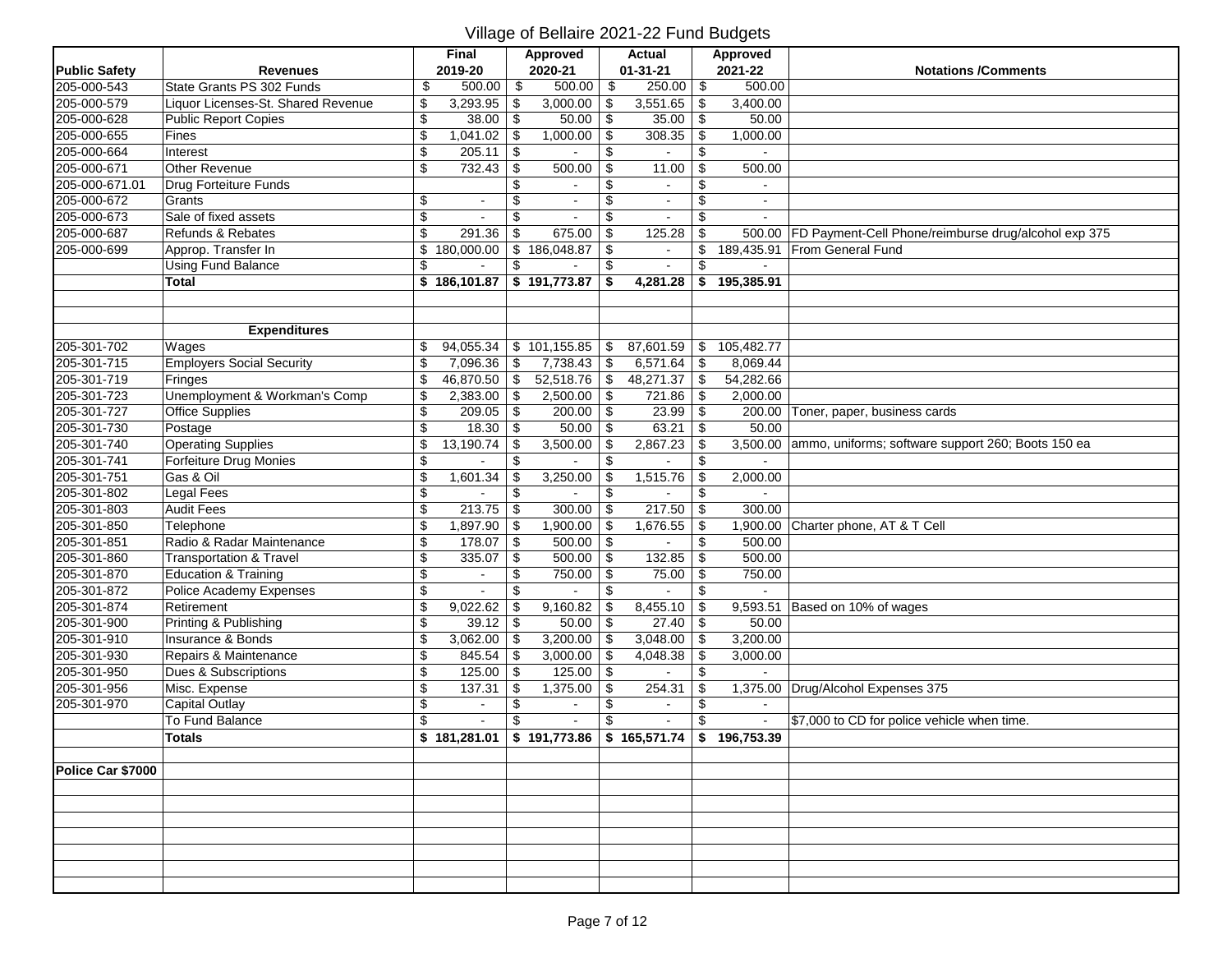|                      |                                      |                           | Final          |                          | <b>Approved</b> |                           | <b>Actual</b>           |                           | Approved              |                                                                      |
|----------------------|--------------------------------------|---------------------------|----------------|--------------------------|-----------------|---------------------------|-------------------------|---------------------------|-----------------------|----------------------------------------------------------------------|
| <b>Cemetery Fund</b> | <b>Revenues</b>                      |                           | 2019-20        |                          | 2020-21         |                           | $01 - 31 - 21$          |                           | 2021-22               | <b>Notations /Comments</b>                                           |
| 209-000-627          | <b>Grave Openings</b>                | \$                        | $\overline{a}$ | \$                       |                 | \$                        |                         | \$                        | $\tilde{\phantom{a}}$ |                                                                      |
| 209-000-647          | Sale of Cemetery Lots                | \$                        | 8,850.00       | \$                       | 4,750.00        | \$                        | 11,375.00               | \$                        | 7,000.00              |                                                                      |
| 209-000-664          | Interest                             | $\boldsymbol{\mathsf{S}}$ | 220.41         | \$                       | 150.00          | $\sqrt{ }$                | 114.27                  | $\boldsymbol{\mathsf{S}}$ | 150.00                |                                                                      |
| 209-000-671          | Other Revenue                        | \$                        |                | \$                       |                 | \$                        | 75.00                   | \$                        |                       |                                                                      |
| 209-000-674          | Contributions from Public Enterprise | \$                        | $\blacksquare$ | \$                       | 4,438.03        | \$                        | $\mathbf{r}$            | \$                        |                       | 5,736.28 Based on 2021-22 exp-rev difference                         |
| 209-000-675          | Vlg. Contribution                    | \$                        | $\blacksquare$ | \$                       |                 |                           |                         | \$                        |                       |                                                                      |
| 209-000-687          | Refunds & Rebates                    | $\overline{\$}$           | $\blacksquare$ | \$                       | $\blacksquare$  | \$                        | 1,274.00                | \$                        | $\sim$                |                                                                      |
| 209-000-699          | Approp Transfer In                   | \$                        | 1,000.00       | \$                       | 4,438.04        | $\boldsymbol{\mathsf{S}}$ |                         | \$                        |                       | 5,736.29 Based on 2021-22 exp-rev difference                         |
|                      | <b>Using Fund Balance</b>            | $$\mathfrak{s}$$          |                |                          |                 | \$                        | $\mathbf{r}$            |                           |                       |                                                                      |
|                      | <b>Totals</b>                        | \$                        | 10,070.41      |                          | \$ 13,776.07    | \$                        | 12,838.27               | \$                        | 18,622.57             |                                                                      |
|                      |                                      |                           |                |                          |                 |                           |                         |                           |                       |                                                                      |
|                      |                                      |                           |                |                          |                 |                           |                         |                           |                       |                                                                      |
|                      |                                      |                           |                |                          |                 |                           |                         |                           |                       |                                                                      |
|                      | <b>Expenditures</b>                  |                           |                |                          |                 |                           |                         |                           |                       |                                                                      |
| 209-276-702          | Wages                                | \$                        | 4,994.30       | \$                       | 7,027.22        | \$                        | 5,204.98                | \$                        |                       | 10,512.61 Mower 7245.00                                              |
| 209-276-703          | Administration                       | $\boldsymbol{\mathsf{S}}$ | $183.26$ \$    |                          | $207.18$ \\$    |                           | 104.67                  | $\overline{\mathbf{3}}$   | 118.35                |                                                                      |
| 209-276-715          | <b>Employers Social Security</b>     | \$                        | $355.09$ \$    |                          | $553.43$ \$     |                           | 363.41                  | $\overline{\mathbf{e}}$   | 813.27                |                                                                      |
| 209-276-719          | Fringes                              | \$                        | $575.19$ \\$   |                          | 1,139.79        | $\overline{\bullet}$      | 754.87                  | \$                        | 1,304.11              |                                                                      |
| 209-276-723          | Unemployment & Workman's Comp        | \$                        | 248.00         | $\overline{\mathbf{S}}$  | 250.00          | $\overline{\mathbf{e}}$   | 188.88                  | \$                        | 225.00                |                                                                      |
| 209-276-727          | <b>Office Supplies</b>               | $\overline{\$}$           | $\blacksquare$ | \$                       | $\sim$          | \$                        | 314.00                  | $\overline{\$}$           | $\blacksquare$        |                                                                      |
| 209-276-730          | Postage                              | $\overline{\$}$           |                | $\overline{\$}$          |                 | $\overline{\$}$           | $\blacksquare$          | $\overline{\$}$           | ä,                    |                                                                      |
| 209-276-740          | <b>Operating Supplies</b>            | $\sqrt[6]{\frac{1}{2}}$   | 308.00         | \$                       | 500.00          | $\sqrt[6]{3}$             | $\blacksquare$          | \$                        |                       | 500.00 Black Dirt; tools                                             |
| 209-276-751          | Gas & Oil                            | $\overline{\mathbf{e}}$   | 209.60         | \$                       | 250.00          | $\boldsymbol{\mathsf{S}}$ |                         | \$                        |                       | 250.00 Gas/Oil for equipment-pd to MP (cost due to increased mowing) |
| 209-276-801          | <b>Contractual Services</b>          | $\overline{\mathbf{e}}$   | $\sim$         | $\overline{\mathcal{G}}$ | $\sim$          | \$                        | $\blacksquare$          | $\boldsymbol{\mathsf{S}}$ | $\sim$                |                                                                      |
| 209-276-802          | <b>Legal Fees</b>                    | \$                        | $\sim$         | \$                       | $\sim$          | \$                        | $\blacksquare$          | \$                        | $\blacksquare$        |                                                                      |
| 209-276-821          | Engineering                          | \$                        | $\sim$         | \$                       | $\bullet$       | \$                        | $\blacksquare$          | \$                        | $\sim$                |                                                                      |
| 209-276-874          | Retirement-Pension                   | $\overline{\$}$           | 190.59         | \$                       | 723.44          | \$                        | 280.97                  | \$                        | 1,063.10              |                                                                      |
| 209-276-900          | Printing & Publishing                | \$                        | 62.00          | \$                       | $50.00$ \$      |                           | 75.10                   | \$                        | 50.00                 |                                                                      |
| 209-276-910          | Insurance & Bonds                    | \$                        | 234.00         | \$                       | 250.00          | $\vert$ \$                | 224.00                  | \$                        | 250.00                |                                                                      |
| 209-276-922          | Electric                             | \$                        | 328.96         | \$                       | $325.00$ \ \$   |                           | 341.63                  | \$                        | 375.00                |                                                                      |
| 209-276-930          | Repair & Maintenance                 | \$                        | 361.04         | \$                       | 1,500.00        | \$                        | 2,026.31                | \$                        |                       | 2,000.00 Remove old trees                                            |
| 209-276-943          | <b>Equipment Rental</b>              | \$                        | 1,004.10       | \$                       | 1,000.00        | \$                        | 1,421.98                | \$                        | 1,200.00              |                                                                      |
| 209-276-956          | Misc. Expense                        | \$                        |                | \$                       |                 |                           |                         | \$                        |                       |                                                                      |
| 209-276-970          | <b>Capital Outlay</b>                | \$                        | $\blacksquare$ | \$                       | $\sim$          | \$                        | $\blacksquare$          | \$                        | $\sim$                |                                                                      |
|                      | To Fund Balance                      | \$                        |                | \$                       |                 | $\mathfrak{S}$            | $\mathbf{r}$            | $\mathfrak{L}$            | ÷.                    |                                                                      |
|                      | <b>Totals</b>                        | \$                        | 9,054.13       |                          | \$ 13,776.06    |                           | $\frac{1}{2}$ 11,300.80 | \$                        | 18,661.43             |                                                                      |
|                      |                                      |                           |                |                          |                 |                           |                         |                           |                       |                                                                      |
|                      |                                      |                           |                |                          |                 |                           |                         |                           |                       |                                                                      |
|                      |                                      |                           |                |                          |                 |                           |                         |                           |                       |                                                                      |
|                      |                                      |                           |                |                          |                 |                           |                         |                           |                       |                                                                      |
|                      |                                      |                           |                |                          |                 |                           |                         |                           |                       |                                                                      |
|                      |                                      |                           |                |                          |                 |                           |                         |                           |                       |                                                                      |
|                      |                                      |                           |                |                          |                 |                           |                         |                           |                       |                                                                      |
|                      |                                      |                           |                |                          |                 |                           |                         |                           |                       |                                                                      |
|                      |                                      |                           |                |                          |                 |                           |                         |                           |                       |                                                                      |
|                      |                                      |                           |                |                          |                 |                           |                         |                           |                       |                                                                      |
|                      |                                      |                           |                |                          |                 |                           |                         |                           |                       |                                                                      |
|                      |                                      |                           |                |                          |                 |                           |                         |                           |                       |                                                                      |
|                      |                                      |                           |                |                          |                 |                           |                         |                           |                       |                                                                      |
|                      |                                      |                           |                |                          |                 |                           |                         |                           |                       |                                                                      |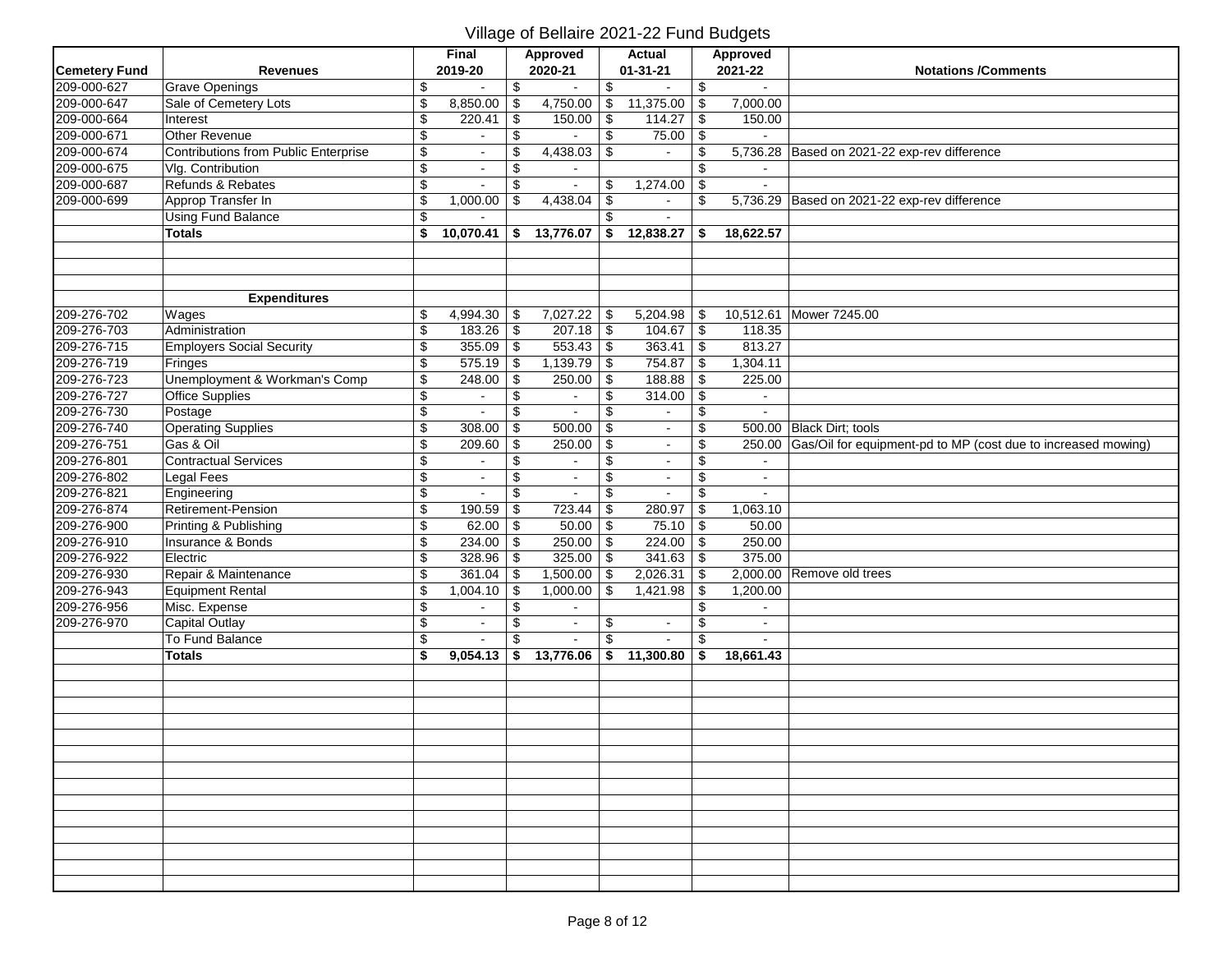|                   |                                  |                          | <b>Final</b>             |                         | <b>Approved</b>          |                           | <b>Actual</b>                        |                                  | <b>Approved</b>             |                                                               |
|-------------------|----------------------------------|--------------------------|--------------------------|-------------------------|--------------------------|---------------------------|--------------------------------------|----------------------------------|-----------------------------|---------------------------------------------------------------|
| <b>Sewer Fund</b> | <b>Revenues</b>                  |                          | 2019-20                  |                         | 2020-21                  |                           | $01 - 31 - 21$                       |                                  | 2021-22                     | <b>Notations /Comments</b>                                    |
| 590-000-403.11    | <b>Taxes</b>                     | \$                       | 50,898.49                | \$                      | $49,000.00$ \$           |                           | 51,438.45                            | $\boldsymbol{\mathsf{S}}$        |                             | 50,000.00 Estimated-based on tentative numbers from assessors |
| 590-000-626       | <b>Sewer Service Connections</b> | $\overline{\mathbf{e}}$  |                          | \$                      | $\blacksquare$           | $\sqrt[6]{\frac{1}{2}}$   | $1,492.00$ \$                        |                                  |                             |                                                               |
| 590-000-641       | Penalties                        | $\overline{\mathcal{S}}$ | 4,619.67                 | \$                      | 4,000.00                 | $\overline{\mathbf{3}}$   | $1,567.34$ \$                        |                                  | 4,000.00                    |                                                               |
| 590-000-642       | Sewer Sales                      | $\overline{\mathbf{S}}$  | 141,604.20               |                         | \$135,000.00             |                           | \$130,378.48                         | $\overline{\$}$                  | 135,000.00                  |                                                               |
| 590-000-643       | Sewer Ready                      | \$                       | 228,054.87               |                         |                          |                           | $\frac{1}{200,000.00}$ \$ 233,058.88 | $\sqrt{5}$                       | 230,000.00                  |                                                               |
| 590-000-644       | Sewer Replacement Income         | \$                       | 7,460.27                 | \$                      | 6,800.00                 | $\boldsymbol{\mathsf{S}}$ | $6,876.52$ \$                        |                                  | 7,000.00                    |                                                               |
| 590-000-645       | <b>Sewer Environmental Fees</b>  | $\overline{\$}$          | $1,463.41$ \\$           |                         | 1,300.00                 | $\overline{\$}$           | $1,295.29$ \$                        |                                  | 1,300.00                    |                                                               |
| 590-000-646       | Sewer Sludge                     | $\overline{\mathcal{S}}$ | 56,690.00                | $\sqrt{3}$              | 54,000.00                | $\overline{\theta}$       | 50,061.30                            | $\overline{\mathcal{L}}$         | 54,000.00                   |                                                               |
| 590-000-664       | Interest                         | $\boldsymbol{\$}$        | 130.16                   | $\overline{\mathbf{3}}$ | $125.00$ \$              |                           | 30.85                                | $\overline{\mathbf{e}}$          | 125.00                      |                                                               |
| 590-000-664.04    | Interest-Bond Replacement        | $\overline{\mathbf{e}}$  | $\blacksquare$           | \$                      | $\blacksquare$           | \$                        | $\blacksquare$                       | $\overline{\boldsymbol{\theta}}$ | $\bullet$                   |                                                               |
| 590-000-664.05    | Interest-Sewer Sludge            | $\overline{\mathcal{G}}$ | $\blacksquare$           | \$                      | $\omega$                 | $\overline{\mathbf{e}}$   | $\omega$                             | $\overline{\mathbf{e}}$          | $\bullet$                   |                                                               |
| 590-000-664.06    | Interest-Replacement Fund        | $\overline{\mathbf{e}}$  | $\blacksquare$           | \$                      | $\overline{\phantom{a}}$ | \$                        | $\omega$                             | $\overline{\$}$                  | $\sim$                      |                                                               |
| 590-000-664.08    | Interest-Receiving Account       | $\overline{\$}$          | $\bullet$                | \$                      | $\bullet$                | $\overline{\$}$           | $\sim$                               | $\overline{\$}$                  | $\sim$                      |                                                               |
| 590-000-664.10    | Interest-Revenue Bond            | $\overline{\mathcal{L}}$ | $\sim$                   | \$                      | $\blacksquare$           | \$                        | $\blacksquare$                       | \$                               | $\blacksquare$              |                                                               |
| 590-000-664.11    | Interest-G.O. Bond Fund          | $\sqrt{2}$               | $\sim$                   | $\sqrt[6]{\frac{1}{2}}$ | $\blacksquare$           | $\sqrt[6]{3}$             | $\mathbf{r}$                         | $\sqrt[6]{3}$                    | $\sim$                      |                                                               |
| 590-000-671       | Other Revenue                    | $\overline{\mathcal{S}}$ | 25.00                    | \$                      | $\blacksquare$           | \$                        | $\blacksquare$                       | $\overline{\mathbf{e}}$          | $\sim$                      |                                                               |
| 590-000-687       | Refunds & Rebates                | $\overline{\mathbf{e}}$  | $\blacksquare$           | \$                      | $\blacksquare$           | \$                        | $\blacksquare$                       | \$                               | $\sim$                      |                                                               |
| 590-000-696       | Sewer Sales-Bond Revenue         | $\overline{\mathbf{e}}$  | $\blacksquare$           | \$                      | $\blacksquare$           | \$                        | $\blacksquare$                       | \$                               | $\sim$                      |                                                               |
| 590-000-699       | Approp Transfer In               | $\overline{\mathcal{G}}$ | $\blacksquare$           | \$                      | $\sim$                   | $\overline{\mathbf{e}}$   | $\sim$                               | $\overline{\mathbf{e}}$          | $\sim$                      |                                                               |
|                   | <b>Using Fund Balance</b>        | $\overline{\mathcal{L}}$ |                          | \$                      | $\mathbf{r}$             | $\mathfrak{S}$            | $\sim$                               | \$                               | $\sim$                      |                                                               |
|                   |                                  |                          | $\frac{1}{2}$ 490,946.07 |                         |                          |                           | $$450,225.00 \;   \; $476,199.11$    |                                  | $\frac{1}{2}$ \$ 481,425.00 |                                                               |
|                   |                                  |                          |                          |                         |                          |                           |                                      |                                  |                             |                                                               |
|                   |                                  |                          |                          |                         |                          |                           |                                      |                                  |                             |                                                               |
|                   |                                  |                          |                          |                         |                          |                           |                                      |                                  |                             |                                                               |
|                   |                                  |                          |                          |                         |                          |                           |                                      |                                  |                             |                                                               |
|                   |                                  |                          |                          |                         |                          |                           |                                      |                                  |                             |                                                               |
|                   |                                  |                          |                          |                         |                          |                           |                                      |                                  |                             |                                                               |
|                   |                                  |                          |                          |                         |                          |                           |                                      |                                  |                             |                                                               |
|                   |                                  |                          |                          |                         |                          |                           |                                      |                                  |                             |                                                               |
|                   |                                  |                          |                          |                         |                          |                           |                                      |                                  |                             |                                                               |
|                   |                                  |                          |                          |                         |                          |                           |                                      |                                  |                             |                                                               |
|                   |                                  |                          |                          |                         |                          |                           |                                      |                                  |                             |                                                               |
|                   |                                  |                          |                          |                         |                          |                           |                                      |                                  |                             |                                                               |
|                   |                                  |                          |                          |                         |                          |                           |                                      |                                  |                             |                                                               |
|                   |                                  |                          |                          |                         |                          |                           |                                      |                                  |                             |                                                               |
|                   |                                  |                          |                          |                         |                          |                           |                                      |                                  |                             |                                                               |
|                   |                                  |                          |                          |                         |                          |                           |                                      |                                  |                             |                                                               |
|                   |                                  |                          |                          |                         |                          |                           |                                      |                                  |                             |                                                               |
|                   |                                  |                          |                          |                         |                          |                           |                                      |                                  |                             |                                                               |
|                   |                                  |                          |                          |                         |                          |                           |                                      |                                  |                             |                                                               |
|                   |                                  |                          |                          |                         |                          |                           |                                      |                                  |                             |                                                               |
|                   |                                  |                          |                          |                         |                          |                           |                                      |                                  |                             |                                                               |
|                   |                                  |                          |                          |                         |                          |                           |                                      |                                  |                             |                                                               |
|                   |                                  |                          |                          |                         |                          |                           |                                      |                                  |                             |                                                               |
|                   |                                  |                          |                          |                         |                          |                           |                                      |                                  |                             |                                                               |
|                   |                                  |                          |                          |                         |                          |                           |                                      |                                  |                             |                                                               |
|                   |                                  |                          |                          |                         |                          |                           |                                      |                                  |                             |                                                               |
|                   |                                  |                          |                          |                         |                          |                           |                                      |                                  |                             |                                                               |
|                   |                                  |                          |                          |                         |                          |                           |                                      |                                  |                             |                                                               |
|                   |                                  |                          |                          |                         |                          |                           |                                      |                                  |                             |                                                               |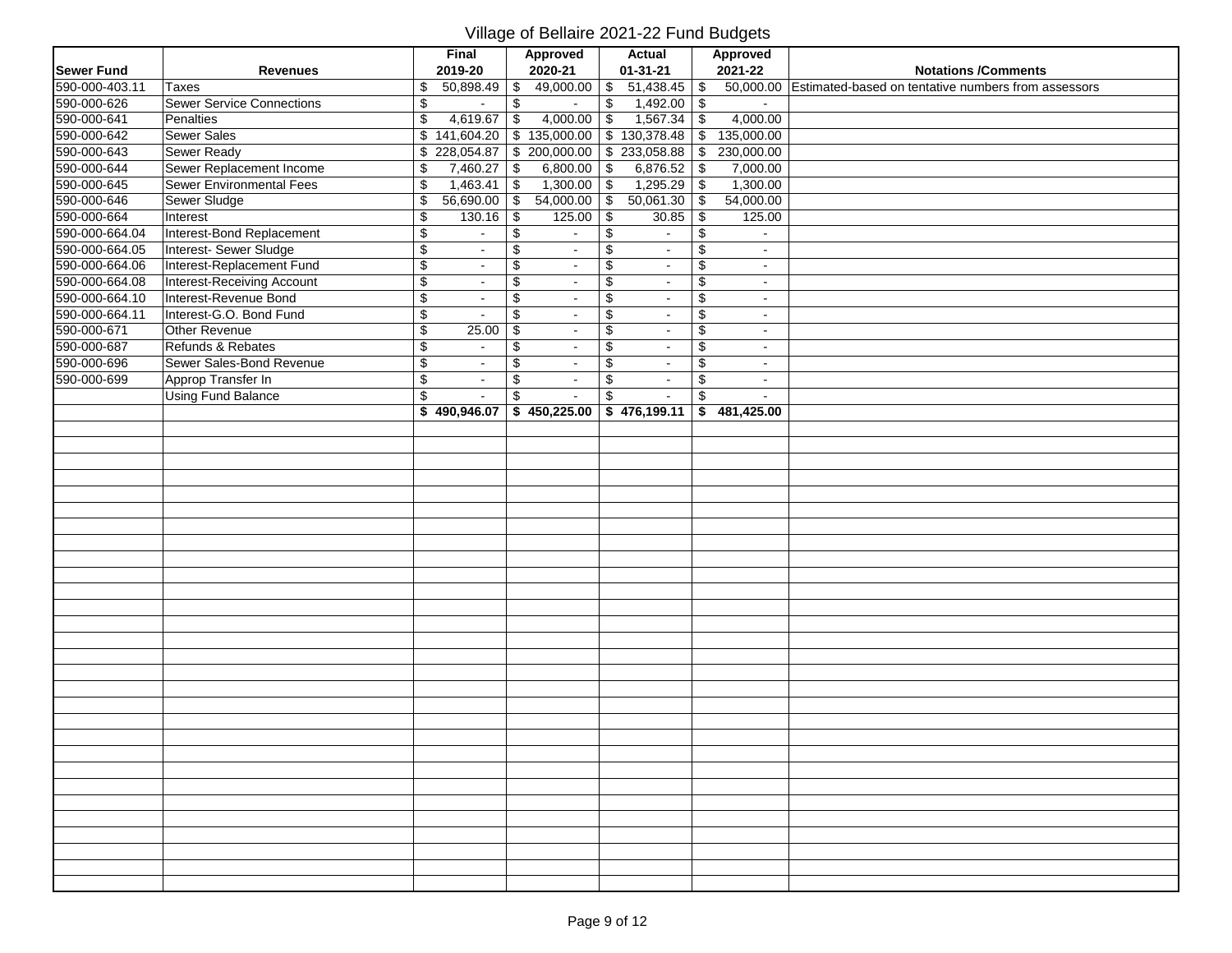|                |                                      |                           | Final                    |            | <b>Approved</b>          |     | <b>Actual</b>  |                           | Approved                                                                                       |                                                                           |
|----------------|--------------------------------------|---------------------------|--------------------------|------------|--------------------------|-----|----------------|---------------------------|------------------------------------------------------------------------------------------------|---------------------------------------------------------------------------|
| <b>Sewer</b>   | <b>Expenditures</b>                  |                           | 2019-20                  |            | 2020-21                  |     | $01 - 31 - 21$ |                           | 2021-22                                                                                        | <b>Notations /Comments</b>                                                |
| 590-548-702    | Wages                                | \$                        | 61,824.32                | \$         | 759,641.09               | \$  | 62,941.35      | \$                        | 64,574.71                                                                                      |                                                                           |
| 590-548-703    | Administration                       | \$                        | 12,315.17                | - \$       | $12,308.70$ \$           |     | 10,131.31      | \$                        | 11,559.26                                                                                      |                                                                           |
| 590-548-715    | <b>Employer's Social Security</b>    | \$                        | 5,086.25                 | -\$        | 5,504.16                 | \$  | 4,868.23       | \$                        | 5,824.25                                                                                       |                                                                           |
| 590-548-719    | Fringes                              | \$                        | 30,154.10                | \$         | 39,764.09                | \$  | 29,889.75      | \$                        | 39,072.89                                                                                      |                                                                           |
| 590-548-723    | Unemployment & Workman's Comp        | \$                        | 982.00                   | \$         | $1,100.00$ \ \$          |     | 634.82         | \$                        | 1,000.00                                                                                       |                                                                           |
| 590-548-727    | <b>Office Supplies</b>               | \$                        |                          | \$         |                          | \$  |                | \$                        |                                                                                                |                                                                           |
| 590-548-727.01 | Office Supplies-WWTP                 | \$                        | $\blacksquare$           | \$         | $100.00$   \$            |     | $\sim$         | \$                        |                                                                                                | 100.00 Cartridges, paper                                                  |
| 590-548-730    | Postage                              | $\overline{\mathcal{L}}$  | 859.64                   | \$         | 1,000.00                 | -\$ | 949.58         | \$                        |                                                                                                | 1,050.00 Mail run water notices, Mailings                                 |
| 590-548-730.01 | Postage-WWTP                         | $\sqrt[6]{\frac{1}{2}}$   |                          | \$         |                          | \$  |                | \$                        |                                                                                                |                                                                           |
| 590-548-740    | <b>Operating Expenses</b>            | \$                        | 4,150.45                 |            | $4,740.00$ \$            |     | 5,166.15       | \$                        |                                                                                                | 5,000.00 BSA 300/GIS 750/tablet/meter 642/sensus 1500; Internet 840       |
| 590-548-740.01 | Operating Expenses-WWTP              | $\overline{\mathcal{E}}$  | 32,890.15                | \$         | 35,000.00                | \$  | 42,640.54      | \$                        |                                                                                                | 40,000.00 Alum & Metfloc Increase due to addl metfloc expense             |
| 590-548-801    | <b>Contractural Services</b>         | $\overline{\mathcal{S}}$  |                          |            |                          |     |                | \$                        |                                                                                                |                                                                           |
| 590-548-802    | Legal Fees                           | \$                        | 3,832.00                 | - \$       | $1,500.00$ \ \$          |     | $\blacksquare$ | \$                        | $\sim$                                                                                         |                                                                           |
| 590-548-803    | <b>Audit Fees</b>                    | \$                        | 1,068.75                 | -\$        | $1,100.00$ \$            |     | 1,087.50       | \$                        | 1,100.00                                                                                       |                                                                           |
| 590-548-821    | <b>Engineering Fees</b>              | \$                        | $(6,073.43)$ \$          |            | $5,000.00$ \$            |     | 1,100.00       | \$                        |                                                                                                |                                                                           |
| 590-548-850.01 | Telephone                            | \$                        | 1,196.14                 | -\$        | 1,300.00                 | \$  | 1,178.29       | \$                        | 1,350.00                                                                                       | Landline, Cell-Brad/Emerg; plan change                                    |
| 590-548-860    | <b>Transportation &amp; Travel</b>   | \$                        | 211.28                   | l \$       | $500.00$ \ \$            |     | $\blacksquare$ | \$                        | 250.00                                                                                         |                                                                           |
| 590-548-870    | <b>Education &amp; Training</b>      | \$                        | 225.00                   | \$         | 1,000.00                 | -\$ |                | \$                        | 500.00                                                                                         |                                                                           |
| 590-548-874    | <b>Retirement-Pension</b>            | \$                        | 6,091.43                 | l \$       | 7,194.98                 | \$  | 5,721.10       | \$                        |                                                                                                | 7,613.40 Based on 10% of wages                                            |
| 590-548-900    | Printing & Publishing                | \$                        | 1,138.50                 | l \$       | $150.00$ \$              |     | 37.00          | \$                        | $\sim$                                                                                         | misc maintenance notices                                                  |
| 590-548-910    | Insurance & Bonds                    | $\overline{\mathcal{L}}$  | 1,123.00                 | l \$       | $\overline{1,200.00}$ \$ |     | $1,131.00$ \$  |                           | 1,200.00                                                                                       |                                                                           |
| 590-548-910.01 | Insurance & Bonds-WWTP               | \$                        | 2,789.00                 | \$         | 3,000.00                 | \$  | 2,785.00       | \$                        | 3,000.00                                                                                       |                                                                           |
| 590-548-921.01 | Heat-WWTP                            | \$                        | 4,158.47                 | \$         | $3,500.00$ \ \$          |     | 2,528.01       | \$                        | 3,500.00                                                                                       |                                                                           |
| 590-548-922    | Electric                             | \$                        | 9,303.99                 | -\$        | 6,500.00                 | \$  | 5,744.17       | $\bullet$                 | 6,500.00                                                                                       |                                                                           |
| 590-548-922.01 | Electric-WWTP                        | \$                        | 25,557.90                | \$         | 26,000.00                | \$  | 31,072.15      | \$                        |                                                                                                | 32,000.00   Increased due to actual costs                                 |
| 590-548-923.01 | Water & Sewer-WWTP                   | \$                        | 2,628.69                 | -\$        | $2,700.00$ \$            |     | 3,340.81       | \$                        |                                                                                                | 3,700.00   Increased due to actual costs                                  |
| 590-548-930    | Repair & Maintenance                 | \$                        | 23,968.10                | -\$        | $70,000.00$ \$           |     | 13,848.65      | \$                        |                                                                                                | 200,000.00 Holiday Acres to Lift Station                                  |
| 590-548-930.01 | Repair & Maintenance-WWTP            | \$                        | 26,510.21                | \$         | 15,000.00                | \$  | 9,026.71       | \$                        |                                                                                                | 15,000.00 pumps; sand filter/clarifier coating & filter media; tools 1000 |
| 590-548-943    | <b>Equipment Rental</b>              | \$                        | 4,296.48                 | -\$        | $10,000.00$ \$           |     | 6,932.77       | $\boldsymbol{\mathsf{S}}$ | 10,000.00                                                                                      |                                                                           |
| 590-548-950    | Dues & Subscriptions                 | \$                        | 663.04                   | -\$        | 675.00 $\frac{1}{9}$     |     | 786.17         | \$                        |                                                                                                | 800.00 Miss Dig Membership/MWEA                                           |
| 590-548-952    | Permits                              | \$                        | 1,925.00                 | \$         | 1,950.00                 | \$  | 1,950.00       | \$                        |                                                                                                | 1,950.00 MDEQ annual permit /DEQ Discharge Permit fees                    |
| 590-548-955    | Non Budget Property Tax Refunds      | \$                        |                          | \$         |                          |     |                | \$                        | $\sim$                                                                                         |                                                                           |
| 590-548-956    | Misc. Expense                        | \$                        | 96.34                    | \$         | 200.00                   | \$  | 2,587.22       | \$                        | 200.00                                                                                         |                                                                           |
| 590-548-956.01 | Misc. Expense-WWTP                   | $\overline{\$}$           | 200.00                   | \$         | 200.00                   | \$  | $\mathbf{r}$   | \$                        | 200.00                                                                                         |                                                                           |
| 590-548-956.11 | Misc. Expense-G.O. Bond              | $\boldsymbol{\mathsf{S}}$ |                          |            |                          | \$  |                | $\sqrt{2}$                | $\sim$                                                                                         |                                                                           |
| 590-548-959    | Depreciation                         | \$                        | 79,516.98                | \$         | $\blacksquare$           | \$  | $\blacksquare$ | \$                        |                                                                                                |                                                                           |
| 590-548-970    | Capital Outlay                       | $\overline{\mathcal{S}}$  |                          | \$         |                          | \$  | $\blacksquare$ | \$                        |                                                                                                | 5,000.00 \$1000 flame cabinet                                             |
| 590-548-970.01 | Capital Outlay-WWTP                  | \$                        | $\sim$                   | \$         | $\sim$                   | \$  | $\blacksquare$ | \$                        |                                                                                                |                                                                           |
|                |                                      |                           |                          |            |                          |     |                |                           |                                                                                                | GO Principal 40,000/Interfund Ioan 21,164.20/Rev Principal 19,000-        |
| 590-548-990.11 | Bond Principal-G.O. Bond             | \$                        |                          | \$         |                          | \$  |                | \$                        |                                                                                                | balance accts, not exp. acct-comes from cash acct                         |
| 590-548-995    | Interest-repay usda pre closing cost | $\overline{\mathbf{e}}$   | 4,571.88                 | $\sqrt{2}$ | $4,702.50$ \$            |     | $2,299.00$ \$  |                           |                                                                                                | 4,297.50   Interest on 209,000 revenue bond                               |
| 590-548-995.11 | Interest-G.O. Bond 1998 Series ASB   |                           |                          |            |                          |     |                |                           | $\frac{1}{2}$ 17,319.00 $\frac{1}{2}$ 16,725.00 $\frac{1}{2}$ 8,362.50 $\frac{1}{2}$ 14,865.00 |                                                                           |
|                | To Fund Balance                      | \$                        | $\sim 10^{11}$ m $^{-1}$ | $\sqrt{3}$ | $-$ \$                   |     | $\sim 10^{-1}$ | $\sqrt{3}$                |                                                                                                |                                                                           |
|                | Totals                               |                           |                          |            |                          |     |                |                           | $$360,579.83$ $$339,255.52$ $$258,739.78$ $$481,207.01$                                        |                                                                           |
|                |                                      |                           |                          |            |                          |     |                |                           |                                                                                                |                                                                           |
|                |                                      |                           |                          |            |                          |     |                |                           |                                                                                                |                                                                           |
|                |                                      |                           |                          |            |                          |     |                |                           |                                                                                                |                                                                           |
|                |                                      |                           |                          |            |                          |     |                |                           |                                                                                                |                                                                           |
|                |                                      |                           |                          |            |                          |     |                |                           |                                                                                                |                                                                           |
|                |                                      |                           |                          |            |                          |     |                |                           |                                                                                                |                                                                           |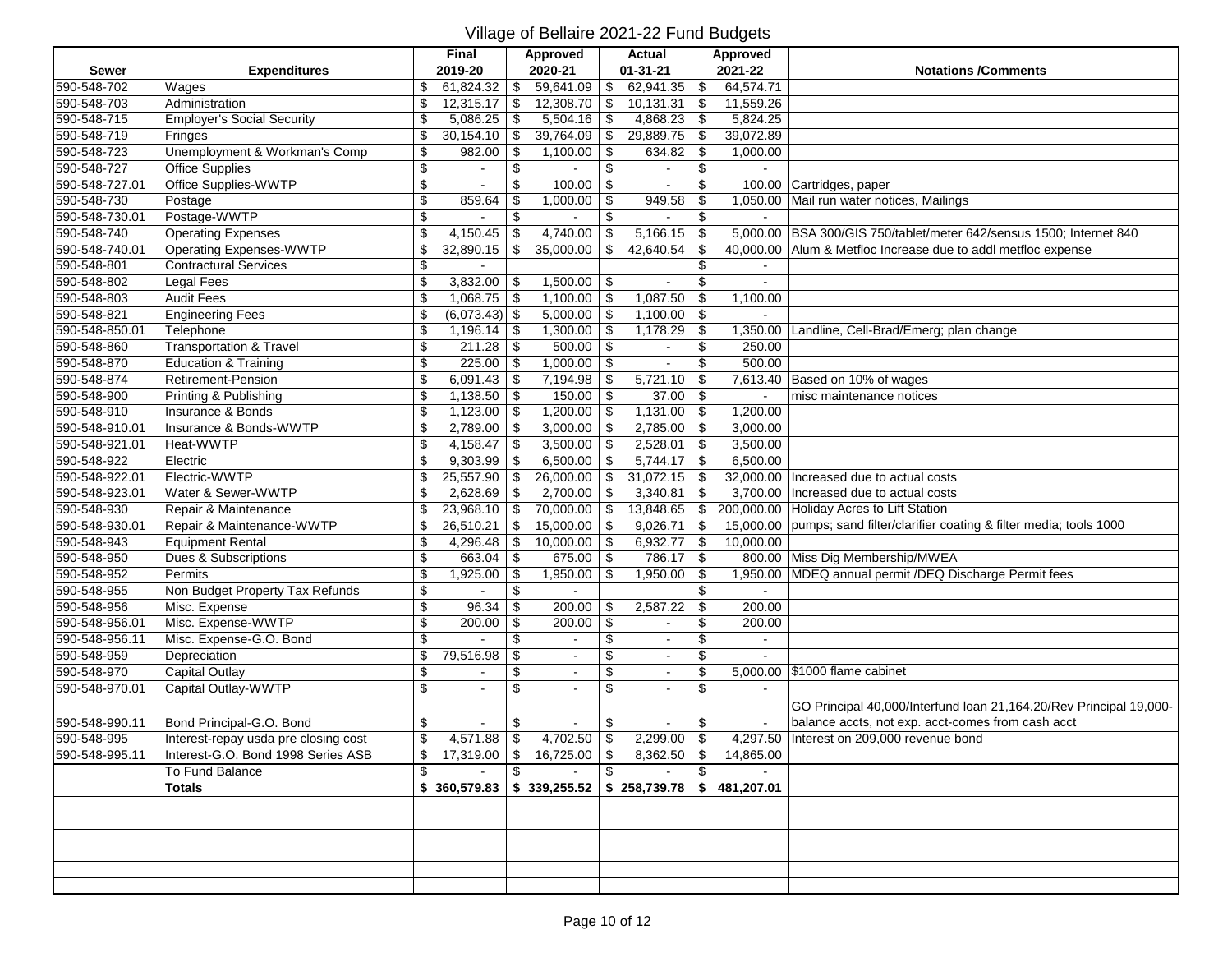|                   |                                        |                                  | Final         |     | Approved       | <b>Actual</b>     |                           | Approved                    |                                                                            |
|-------------------|----------------------------------------|----------------------------------|---------------|-----|----------------|-------------------|---------------------------|-----------------------------|----------------------------------------------------------------------------|
| <b>Water Fund</b> | <b>Revenues</b>                        |                                  | 2019-20       |     | 2020-21        | $01 - 31 - 21$    |                           | 2021-22                     | <b>Notations /Comments</b>                                                 |
| 591-000-607       | On Fees                                | \$                               | 3,896.56      | \$  | 2,700.00       | \$<br>1,486.00    | \$                        | 2,700.00                    |                                                                            |
| 591-000-626       | <b>Water Service Connections</b>       | \$                               |               | \$  |                | \$<br>2,626.00    | \$                        |                             |                                                                            |
| 591-000-641       | Penalties                              | \$                               | 2,183.15      | -\$ | 2,000.00       | \$<br>1,042.66    | \$                        | 2,000.00                    |                                                                            |
| 591-000-642       | Sales                                  | \$                               | 86,936.15     | \$  | 85,000.00      | \$129,523.62      | \$                        | 115,000.00                  |                                                                            |
| 591-000-643       | <b>Water Ready</b>                     | \$                               | 99,874.05     | \$  | 90,000.00      | \$125,129.74      | \$                        | 120,000.00                  |                                                                            |
| 591-000-644       | Water Replacement Income               | \$                               | 9,739.99      | -\$ | 8,800.00       | \$<br>8,964.30    | \$                        | 9,000.00                    |                                                                            |
| 591-000-645       | <b>Environmental Fees</b>              | \$                               | 825.16        | \$  | 700.00         | \$<br>736.41      | \$                        | 725.00                      |                                                                            |
| 591-000-664       | Interest                               | $\overline{\mathcal{L}}$         | 526.10        | -\$ |                | \$                | \$                        |                             |                                                                            |
| 591-000-671       | Other Revenue                          | \$                               | 3,255.20      | \$  | 1,200.00       | \$<br>1,279.65    | \$                        | 1,500.00                    |                                                                            |
| 591-000-687       | Refunds & Rebates                      | $\overline{\boldsymbol{\theta}}$ | 1,342.80      | \$  | 500.00         | \$<br>1,983.53    | \$                        | 1,000.00                    |                                                                            |
| 591-000-699       | Approp Transfer In                     | $\overline{\mathcal{S}}$         | $\sim$        | \$  |                | \$<br>$\sim$      | \$                        | $\sim$                      |                                                                            |
| 591-000-696       | <b>Bond Proceeds</b>                   | $\overline{\mathbf{e}}$          |               | \$  |                | \$<br>$\sim$      | $\mathfrak{S}$            |                             |                                                                            |
|                   | <b>Using Fund Balance</b>              | \$                               | $\sim$        |     | \$200,000.00   | \$<br>$\omega$ .  | \$                        | 108,557.88                  | Due to waterline upgrade project-Back Up generator                         |
|                   | <b>Totals</b>                          |                                  | \$208,579.16  |     | \$390,900.00   | \$272,771.91      | \$                        | 360,482.88                  |                                                                            |
| <b>Water Fund</b> | <b>Expenditures</b>                    |                                  |               |     |                |                   |                           |                             |                                                                            |
| 591-556-702       | Wages                                  | \$                               | 44,152.05     | -\$ | 43,510.69      | \$<br>45,015.60   | \$                        | 48,561.20                   |                                                                            |
| 591-556-703       | Administration                         | \$                               | 12,315.17     | \$  | 12,308.70      | \$<br>10,131.31   | \$                        | 11,559.26                   |                                                                            |
| 591-556-715       | <b>Employer Social Security</b>        | \$                               | 3,865.85      | -\$ | 4,270.18       | \$<br>3,749.94    | \$                        | 4,599.22                    |                                                                            |
| 591-556-719       | Fringes                                | \$                               | 20,639.06     | \$  | 26,493.08      | \$<br>19,519.19   | $\,$                      | 25,156.42                   |                                                                            |
| 591-556-723       | Unemployment & Workman's Comp          | \$                               | 1,562.00      | \$  | 1,600.00       | \$<br>783.60      | \$                        | 1,000.00                    |                                                                            |
| 591-556-727       | <b>Office Supplies</b>                 | $\sqrt[6]{3}$                    |               | \$  |                | \$                | \$                        |                             |                                                                            |
| 591-556-730       | Postage                                | $\sqrt[6]{\frac{1}{2}}$          | 835.21        | \$  | 1,000.00       | \$<br>933.78      | \$                        |                             | 1.050.00 Water/Sewer Bills: Run water notice notices                       |
| 591-556-740       | <b>Operating Expense</b>               | $\overline{\mathcal{S}}$         | 4,107.22      | \$  | 6,740.00       | \$<br>8,491.88    | \$                        |                             | 6,800.00 BSA Support 270, GIS 750, Remote access (100); sensus 1500        |
| 591-556-801       | Contractual Services-Lab Testing       | \$                               | 1,479.74      | \$  | 3,000.00       | \$<br>2,393.59    | \$                        |                             | 3,000.00 Addl testing requirements-keep the same                           |
| 591-556-802       | Legal Fees                             | \$                               |               | \$  |                | \$                | \$                        |                             |                                                                            |
| 591-556-803       | <b>Audit Fees</b>                      | \$                               | 1,068.75      | -\$ | 1,200.00       | \$<br>1,087.50    | \$                        | 1,200.00                    |                                                                            |
| 591-556-821       | Engineering                            | \$                               | 4,250.00      | \$  | 4,000.00       | \$<br>1,100.00    | \$                        |                             | 2,500.00 Cover just in case-waterline project                              |
| 591-556-850       | Telephone                              | \$                               | 640.79        | \$  | 720.00         | \$<br>724.01      | \$                        |                             | 750.00 Landline-Charter/Emerg cell-plan change-cost change                 |
| 591-556-860       | Transportation & Travel                | \$                               |               | \$  | 500.00         | \$                | \$                        |                             | 500.00 Lodging for training                                                |
| 591-556-870       | Education & Training                   | \$                               | 380.00        | \$  | 1,000.00       | \$<br>620.00      | \$                        |                             | 750.00 License-Training-Chris G                                            |
| 591-556-874       | <b>Retirement-Pension</b>              | $\overline{\mathcal{E}}$         | 4,385.44      | -\$ | 5,581.94       | \$<br>4,342.69    | \$                        |                             | 6,012.05 Based on 10% of wage                                              |
| 591-556-900       | Printing & Publishing                  | \$                               | 386.00        | \$  | 450.00         | \$<br>478.50      | \$                        |                             | 475.00 Water quality report publishing/run water notices                   |
| 591-556-910       | Insurance & Bonds                      | $\overline{\mathcal{L}}$         | 1,105.00      | -\$ | 1,200.00       | \$<br>1,115.00    | \$                        | 1,200.00                    |                                                                            |
| 591-556-922       | Electric                               | \$                               | 18,897.61     | \$  | 18,000.00      | \$<br>16,166.07   | \$                        | 18,000.00                   |                                                                            |
| 591-556-930       | Repair & Maintenance                   | \$                               | 37,205.92     | -\$ | 40,000.00      | \$113,954.84      | \$                        |                             | 50,000.00 Normal maintenance                                               |
| 591-556-943       | Equipment Rental                       | \$                               | 24,977.84     | \$  | 20,000.00      | \$<br>14,654.79   | \$                        | 20,000.00                   |                                                                            |
| 591-556-950       | Memberships                            | \$                               | 1,398.05      | -\$ | 1,400.00       | \$<br>1,544.17    | \$                        |                             | 1,550.00 AWWA 330/MRWA 455; Annual fee-Safe Water Act; Miss Dig            |
| 591-556-952       | Permits                                | \$                               | $1,339.40$ \$ |     | 1,400.00       | \$<br>1,300.05    | $\boldsymbol{\mathsf{S}}$ | 1,400.00                    |                                                                            |
| 591-556-956       | Misc. Expense                          | \$                               | 17.67         | -\$ | 200.00         | \$<br>2,587.23    | \$                        | 200.00                      |                                                                            |
| 591-556-959       | Depreciation Expense                   | \$                               | 16,643.91     | \$  | $\sim$         | \$<br>$\sim$      | \$                        |                             |                                                                            |
|                   |                                        |                                  |               |     |                |                   |                           |                             | \$35,000 Back up generator Well #1/Well House repairs; \$120,000           |
| 591-556-970       | Capital Outlay                         | \$                               |               |     |                |                   |                           |                             | \$ 350,000.00   \$ 300,810.49   \$ 155,000.00 LSL removal 2021             |
| 591-556-991       | Waterline Bond Principal Payment       | $\overline{\mathcal{L}}$         |               |     |                | \$                | \$                        |                             |                                                                            |
| 591-556-995       | <b>Waterline Bond Interest Payment</b> | \$                               | $\sim$        | -\$ | $\sim$         | \$<br>$\sim$      | \$                        | $\sim$                      |                                                                            |
| 591-556-999       | <b>Transfer Out</b>                    | \$                               | $\sim$        |     | $\sim$         | \$<br>$\sim$      | \$                        |                             |                                                                            |
|                   | To Fund Balance                        | \$                               | $\sim$        | \$  | $\blacksquare$ | \$<br>$\sim$      | \$                        | $\mathcal{L}_{\mathcal{A}}$ | 278,732.32 FB asof now this year/Next yr proposed 108,557.88               |
|                   | Totals                                 |                                  | \$201,652.68  |     | \$544,574.59   | $$551,504.23$ \\$ |                           |                             | 361,263.15 total fb 680,331 - 387,290.20(2020-2022) = 293,040.80 (Balance) |
|                   |                                        |                                  |               |     |                |                   |                           |                             |                                                                            |
|                   |                                        |                                  |               |     |                |                   |                           |                             | CD-\$20,000 Waterline Upgrade Project                                      |
|                   |                                        |                                  |               |     |                |                   |                           |                             |                                                                            |
|                   |                                        |                                  |               |     |                |                   |                           |                             |                                                                            |